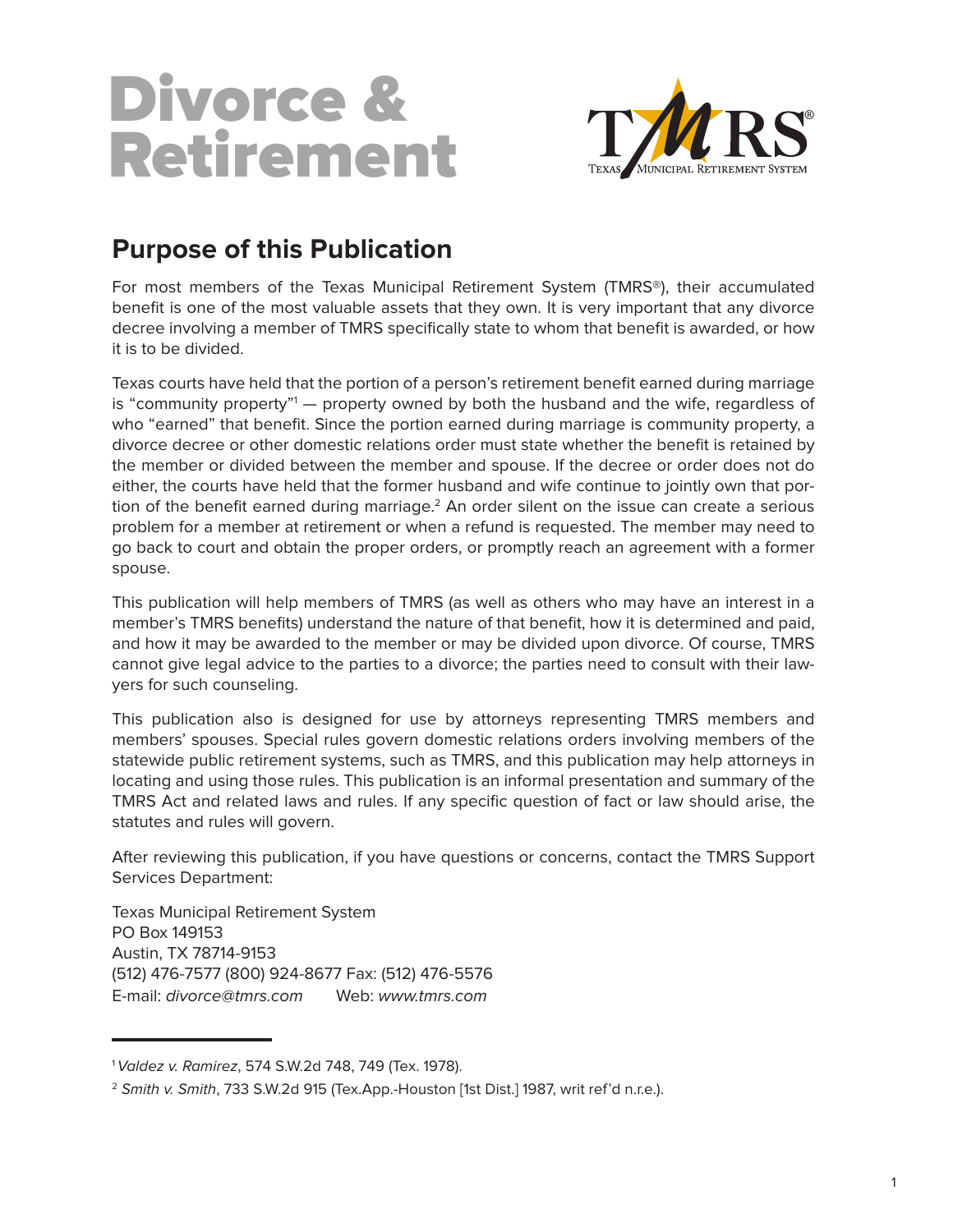# **Table of Contents**

## **Part One: General Considerations**

## **Part Two: An Explanation of Division Formulas**

## **Part Three: Retired TMRS Members and Divorce**

| Entire Benefit Awarded to Retired Member - Former Spouse's Survivor Interest Terminated13 |  |
|-------------------------------------------------------------------------------------------|--|
|                                                                                           |  |
|                                                                                           |  |
|                                                                                           |  |

## **Exhibits**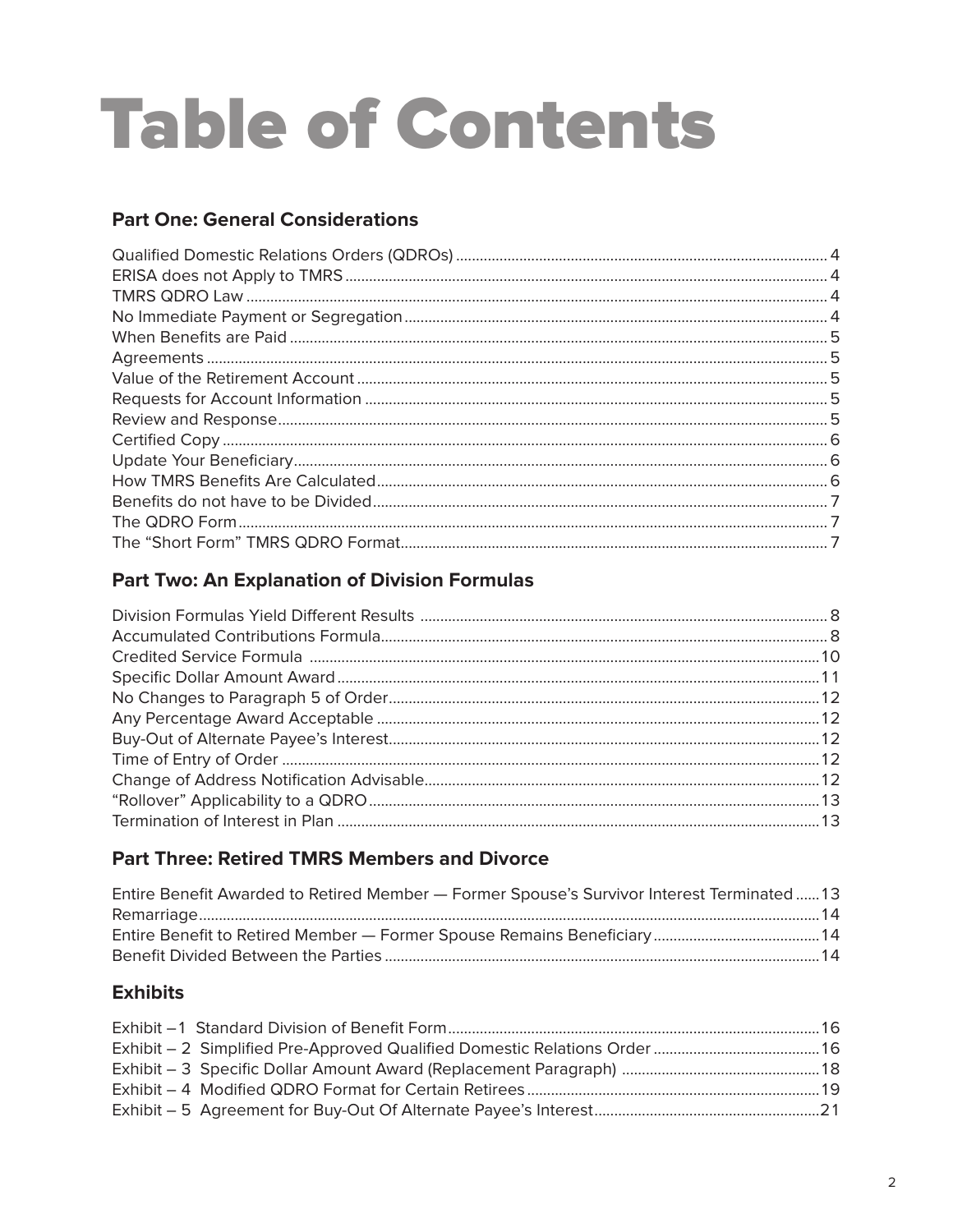# FAQs **Frequently Asked Questions**

#### **Q. Does the retirement benefit have to be divided?**

**A.** No. Whether retirement benefits are part of a property settlement in a divorce is a determination made in the divorce proceedings. See page 7 "Benefits do not have to be Divided."

#### **Q. I'm still working for the city, and I'm getting divorced. How much of my retirement can my spouse get, and when can my spouse get it?**

**A.** The parties to the divorce determine the percentage. The "standard" division is half of the benefits accumulated during marriage. See page 12, "Any Percentage Award Acceptable" for further information.

There is no immediate payment of an award to a former spouse. Your spouse will not receive a benefit or payment until you do. See page 4, "No Immediate Payment or Segregation," for details.

- **Q. What information can be provided on my account and who can obtain information on my account?**
	- **A.** Limited information is available to your attorney, your spouse's attorney, and your spouse. See page 5, "Requests for Account Information," for further details.
- **Q. My attorney has given me a questionnaire to complete that requests the value of my retirement benefit. Where do I get this value?**
	- **A.** The value of the retirement benefit is not available unless you are already retired. Your account balance is the only information TMRS can provide. See page 5, "Value of the Retirement Account."
- **Q. Can I buy out my former spouse's interest in the retirement benefit at a later date, even if an order to divide the benefit has been completed?**
	- **A.** Yes. Wording should be included in your order to allow that possibility. See page 12, "Buy-Out of Alternate Payee's Interest."
- **Q. We have agreed on my former spouse receiving only \$10,000. How do we put that in a qualified domestic relations order?**
	- **A.** You can specify an exact dollar amount in your order. See page 11, "Specific Dollar Amount Award," for the correct format.

#### **Q. When can I change my beneficiary?**

- **A.** Generally, you can change your beneficiary any time prior to your retirement. You should review your designation after family changes occur. See page 6, "Update Your Beneficiary," for recommendations.
- **Q. I am the former spouse of a member. Can I designate a beneficiary for my award?**
	- **A.** No. Designation of a beneficiary is not available for an alternate payee. See page 13, "Termination of Interest in Plan," for references to the laws.

#### **Q. I retired with TMRS several years ago and am now getting divorced. How do I divide my retirement with my wife?**

- **A.** Numerous issues affect the divorcing member who is already retired. See page 13, "Retired TMRS Members and Divorce" for details.
- **Q. Can child support payments be deducted from a monthly retirement payment?**
	- **A.** Yes. Just as a division of a retirement benefit requires a domestic relations order, payments for child support also require a domestic relations order.
- **Q. If my former spouse and I are both members of the System and we divide our benefits, can we transfer the funds from one TMRS account to another?**
	- **A.** No. The TMRS Act does not allow transfer of funds between accounts. See page 4, "No Immediate Payment or Segregation."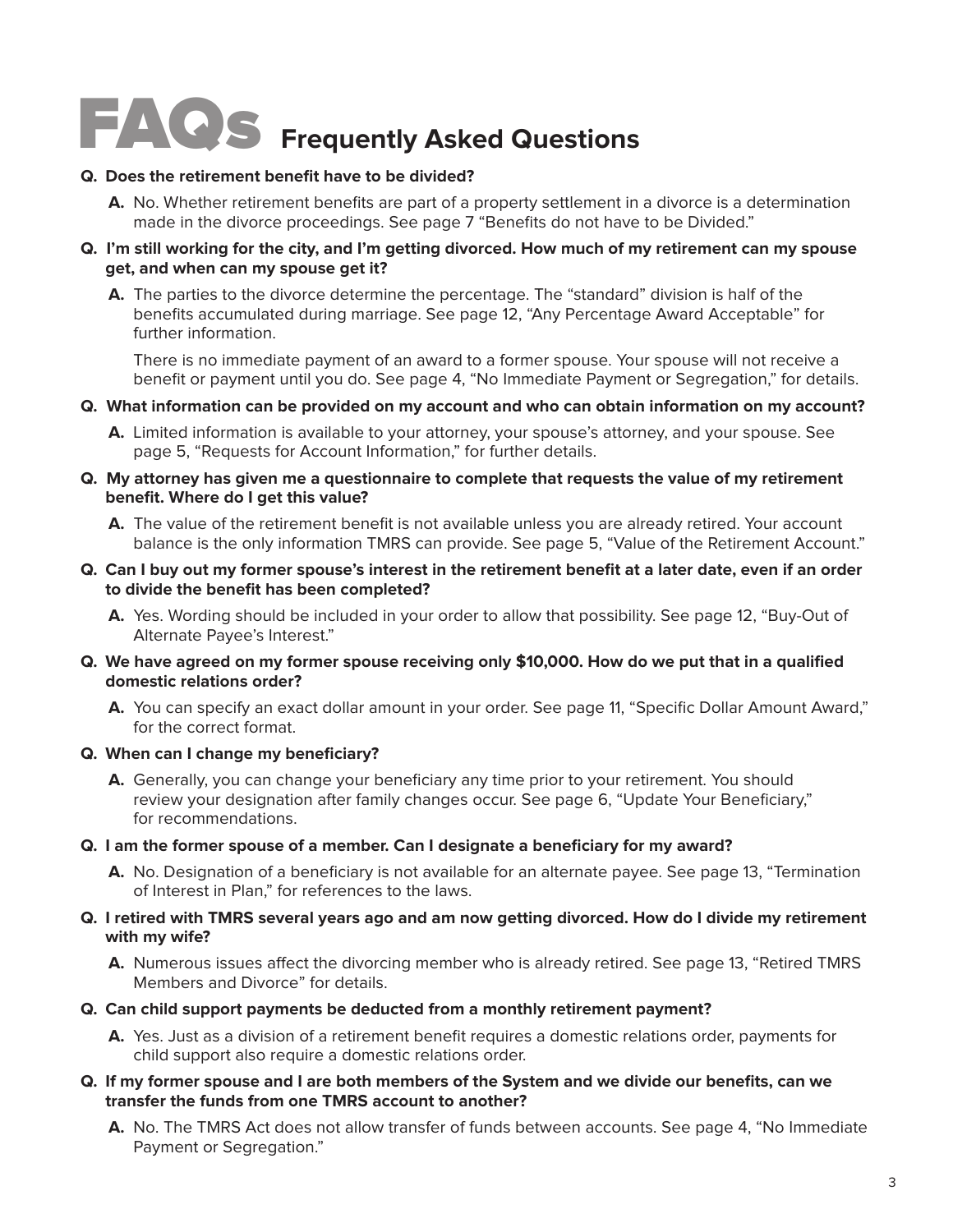## **Part One: General Considerations**

A decree of divorce is the document used by a court officially to terminate a marriage and to set out the decisions the parties have made (or that the court has made). These decisions usually include provisions for the care and support of minor children and the allocation of assets and debts. There is some flexibility in making these decisions. However, these decisions can be meaningless, or even legally unenforceable, if they are not set out correctly.

## **Qualified Domestic Relations Orders (QDROs)**

The purpose of a Qualified Domestic Relations Order is to permit a retirement system to make direct payment to a non-member of the system. Because of the way TMRS calculates and pays benefits, orders that divide those benefits need to follow a special format **correctly and completely**, informing TMRS how the benefit — whether a refund or an annuity — is to be divided. This division can occur only under a court order known as a "Qualified Domestic Relations Order" (QDRO, pronounced "QUADRO").

The term "Qualified Domestic Relations Order" is often confusing, since the words "qualified" and "order" may appear in the heading of an order that is **not qualified**. A "domestic relations order" is any judgment, decree, or order, which relates to the provision of child support, alimony payments, or marital property rights to a spouse, former spouse, child, or other dependant of a member or retiree, under domestic relations law, including a community property law of the State of Texas or of another state.<sup>3</sup> The order is a qualified order **only** when it has been approved by TMRS as meeting all requirements of applicable law and rules.<sup>4</sup> The "alternate payee" is the person, usually a former spouse, who is designated by the QDRO to receive a portion of the benefit.

## **ERISA does not apply to TMRS**

Private pension plans, such as a plan governing the employees of a corporation or other for profit businesses, are subject to a 1974 federal law called The Employee Retirement Income Security Act of 1974 (ERISA). Public retirement plans, such as TMRS, are exempt from the provisions of ERISA by 29 U.S.C.A. Sec. 1003. Therefore, a QDRO that is acceptable under a private, ERISA-governed plan might not be acceptable by the TMRS plan.

### **TMRS QDRO Law**

TMRS is a public retirement system and is governed by state law. The division of benefits under a QDRO for a TMRS member is determined under the provisions of the TMRS Act (Title 8, Subtitle G, Texas Government Code), Texas general law for QDRO's (Chapter 804, Texas Government Code), and the Administrative Rules of TMRS (Title 34, Chapter 129, Texas Administrative Code).

Attorneys representing divorcing couples seeking to divide TMRS benefits should use the Standard Division of Benefit Form (Exhibit 1 in this publication) or the Simplified Pre-Approved Domestic Relations Order (Exhibit 2 in this publication). These formats contain the information TMRS requires in order to divide any retirement benefit.

### **No Immediate Payment or Segregation**

A QDRO does not entitle either the TMRS member or the alternate payee to withdraw any part of a TMRS account immediately after the divorce. Furthermore, a QDRO does not allow an amount awarded to an alternate payee to be segregated into a separate account, even if the alternate payee is also a TMRS member.

<sup>3</sup> Texas Government Code, §804.001(2)

<sup>4</sup> Texas Government Code, §804.001(4)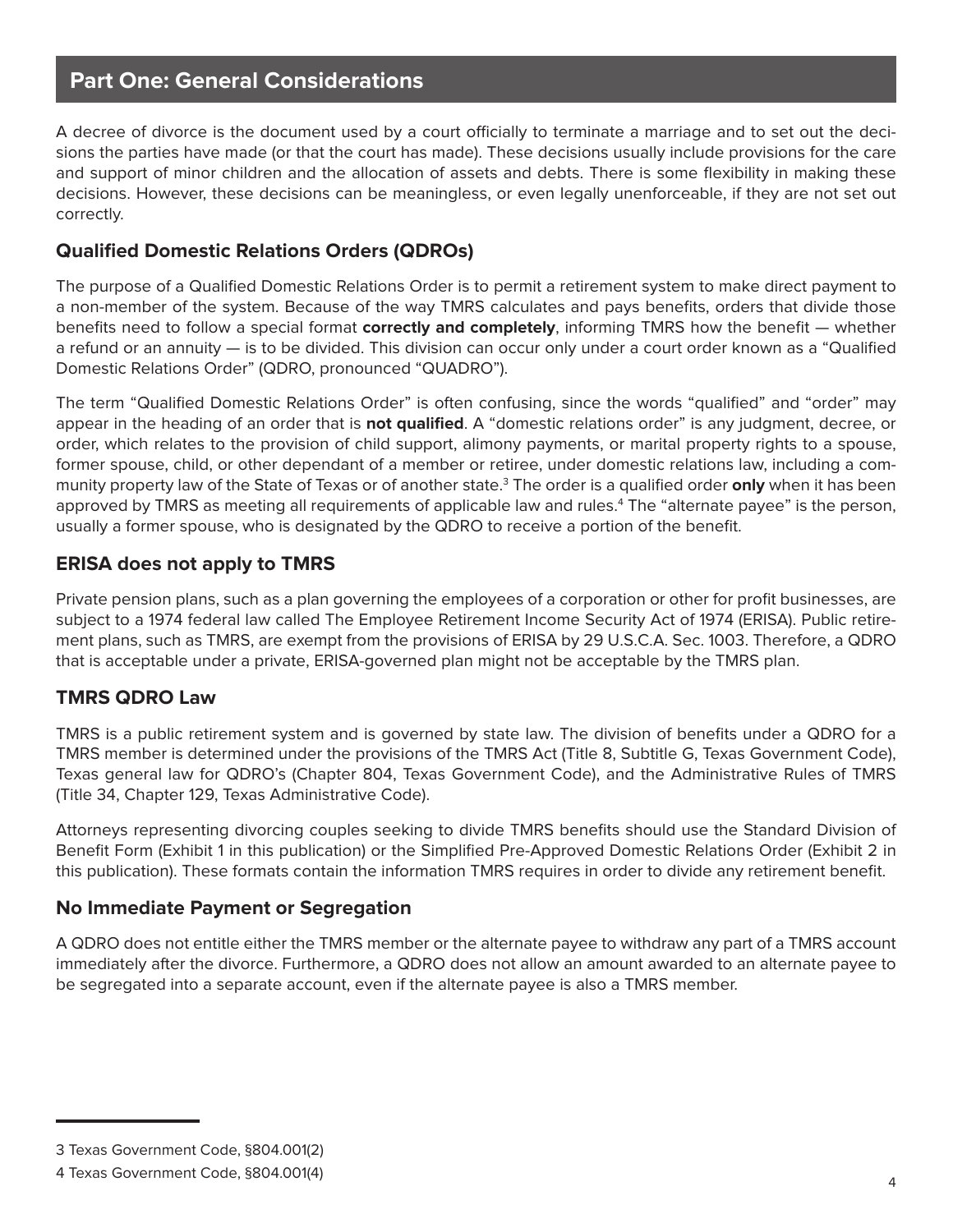## **When Benefits are Paid**

When a QDRO is on file with TMRS, the retirement benefit is not distributed either to the member or to the alternate payee until one of two things happens.

**1)** The member terminates covered employment and applies for a refund of his or her TMRS deposits. In this case, the alternate payee will receive a one-time lump-sum payment (refund).

**2)** The member becomes eligible to retire, terminates employment and chooses to retire and receive a retirement benefit. In this case, the alternate payee will also receive a monthly retirement payment, payable for their lifetime. The alternate payee can choose to receive a portion of the retirement benefit as a lump-sum payment. Determinations of these amounts cannot be made until the member applies for retirement. When either of these events occurs, and with a qualified order on file, TMRS will contact the alternate payee to complete the applications required to receive a benefit. **NOTE: the parties to the divorce should maintain current address and telephone number information with TMRS at all times.** 

#### **Agreements**

In some instances, the parties can enter into a written agreement dividing the benefit. TMRS will under certain circumstances, recognize agreements between the parties; however, such agreements usually are appropriate only when the benefit was not divided, or not divided correctly in the original divorce proceeding. Agreements between the parties will require TMRS approval.

#### **Value of the Retirement Account**

**TMRS cannot provide a determination of the value or present value of an account or benefits. Note that such a determination is** not **needed for the division of the benefit.** TMRS can only provide the member's current account balance and the total deposits and interest earnings accumulated during the marriage. The value of a TMRS member's account will depend in part on timing and on decisions made by the member. For example, if a member terminates employment immediately after the divorce and applies for a refund of the accumulated deposits and interest, then those amounts fairly represent the account value. However, if a member stays in the System until retirement, the value of the account may be much larger, since deposits and interest will continue over the member's career.

For this reason, if you or your attorney wish to obtain a valuation of the account, you must consult with a private actuary or other expert who can provide advice or testimony on the matter.

### **Requests for Account Information**

If you are a member of the System and need information, you may phone the System directly at 800.924.8677.

If you are a spouse or former spouse of a member, you can obtain information on the member's account or benefits relevant to you. You or your attorney must submit a written request identifying the member by name and Social Security number, your relationship to the member, the date of the marriage, a current address, what information you are requesting, and how the requested information relates to your interest. If your attorney is submitting the request, he or she should include a statement of representation and State Bar number.

A FAX of this request will be accepted. **You don't need a subpoena to obtain information.**

#### **Review and Response**

Once TMRS receives notification in writing indicating that a divorce is pending, (receipt of a Petition for Divorce, a Divorce Decree, QDRO, or letter clearly indicating the intent to divide the TMRS benefit along with the **cause number** assigned to the suit), the member's account is "flagged" so that payments are not made (if the member has already retired, payments will continue; see Part Three of this publication for further information). Flagging an account is necessary to preserve this marital asset while the divorce is pending, since state law views the account as community property. A phone call request for balance information from any party to a divorce is **not sufficient** to flag the member's account.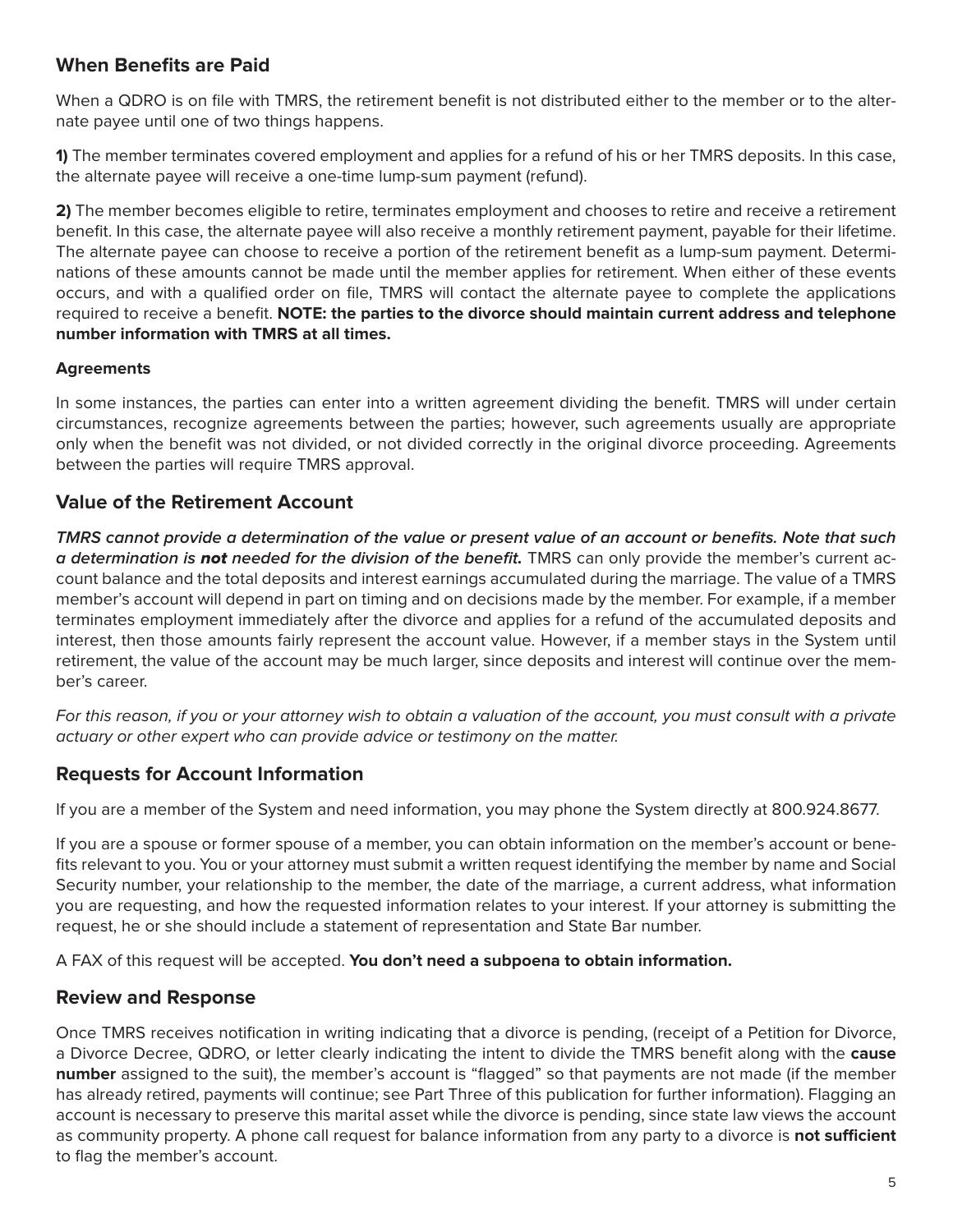Once an account has been flagged, no payments will be issued to the member or a former spouse until TMRS receives one of the following:

- a certified copy of a Decree of Divorce awarding the entire benefit to the member;
- a certified copy of a QDRO; or
- an original signed agreement between the parties to the divorce.

After review of the QDRO, decree, or other relevant documents, TMRS will notify all parties whether that document complies with the rules governing the System, for **qualification**. If the order does not qualify, an "amended order" may be required. An amended order should specifically describe within the order the manner in which the amended order varies from the original order and that the amended order shall be controlling over the original or earlier order.

**Unqualified Order:** TMRS will notify all parties to a domestic relations order when an order received does not qualify. This notification will require that the parties commence action within 90 days to bring the order into compliance.<sup>5</sup> Unless documentation has been submitted to the System showing that action has been commenced to bring the order into compliance **before** the expiration of the 90-day period, the order will be determined to be **unqualified**, and the System will pay to the participant any sums that have been withheld up to that date, and shall thereafter make payment of benefits as if no order had been received.

**Qualified Order:** All parties to the action will be notified if TMRS determines that the order received is a qualified order. The qualified order will remain on file with TMRS. Direct payment to the alternate payee will be processed only **upon the member's termination of employment and subsequent application for refund or retirement.**

## **Certified Copy**

State law requires that TMRS receive a certified copy of any domestic relations order relating to the division of benefits before we can begin our review. The certified copy will be retained by TMRS. A certified copy is one that bears the original stamp and seal of certification, followed by the signature of the clerk of the court in which the divorce was heard. A **photocopy** or **FAX** of the order is not acceptable.

If the domestic relations order is not prepared as a separate document but is included only within or as part of the divorce decree, then a certified copy of the entire divorce decree is required. The cover letter transmitting the order or decree to TMRS should contain the names and addresses of the attorneys (if any) for the parties, if the order or decree does not contain the information.

### **Update Your Beneficiary**

When the divorce is final, the TMRS member should review their beneficiary designation with TMRS. If the former spouse is the designated beneficiary, after divorce the designation becomes inoperative. If a new beneficiary is not updated, the System will pay any death benefits to the alternate beneficiary, or if there is no alternate beneficiary, to the member's estate. If a member wishes their former spouse to remain beneficiary, the member must re-designate that person on the appropriate TMRS form with the new relationship being **former spouse.**

## **How TMRS Benefits are Calculated**

If a member terminates covered employment and applies for a refund, the benefit is limited to a return of the **member's** deposits and interest only.6

If the member remains in covered employment until eligible for service retirement, the municipality will "match" (on a 1-to-1, 1½-to-1 or 2-to-1 basis) the member's deposits and interest earnings.<sup>7</sup> The con-

<sup>5 34</sup> Texas Administrative Code §129.9(a)

<sup>6</sup> Texas Government Code, §§852.103, 852.104.

<sup>7</sup> Texas Government Code, §§854.002.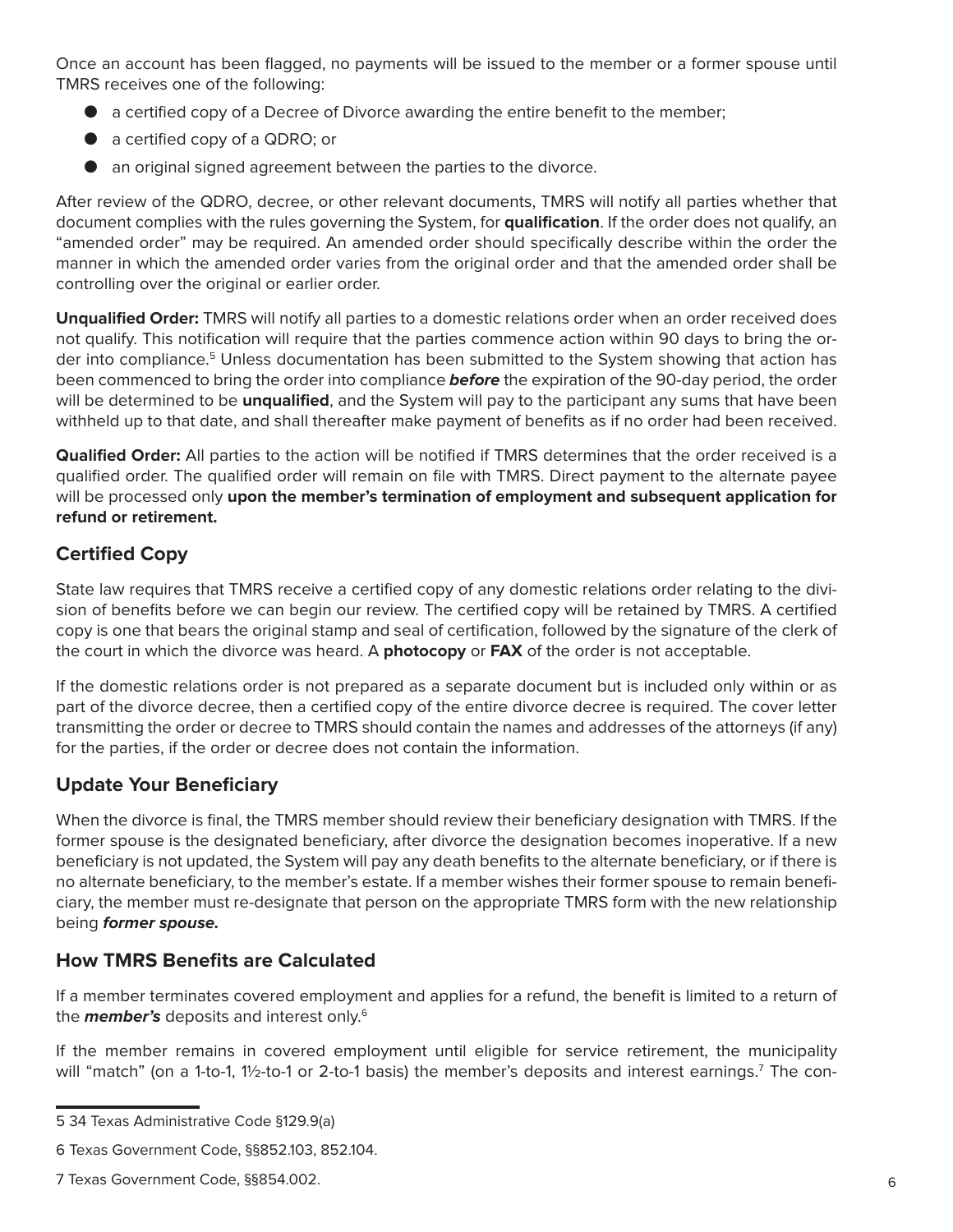tributions of both the member and the municipality are then used to "fund" the annuity the member receives at retirement.

A TMRS member is not entitled to withdraw or otherwise receive a lump-sum payment of the city's "matching" contributions. City matching funds are only available to the retiree through monthly benefit payments. Should a member with a QDRO choose to retire, the alternate payee will receive a proportionate amount of the city matching funds (paid as part of the benefit), unless the QDRO specifically provides to the contrary.

## **Benefits do not have to be Divided**

TMRS does not require that benefits be divided. If the parties agree (or the court decides) that the member will retain the entire benefit, no QDRO is necessary. Instead, specific language should be placed in the divorce decree to inform TMRS of that decision. This may be the result of a "trade off" between husband and wife regarding other assets. Appropriate language to award the member 100% of the benefit must be inserted into the Decree of Divorce. The Family Practice Manual published by the State Bar of Texas sets forth the following language for use when the member retains the entire retirement benefit earned during the marriage. It constitutes a correct method for awarding the member the entire benefit (earned during the marriage) **as long as no other provision of the decree, or order, is in conflict.**

(NAME) is awarded any and all sums, whether matured or unmatured, accrued or unaccrued, vested or otherwise, together with all increases thereof, the proceeds therefrom, and any other rights related to any profitsharing plan, retirement plan, pension plan, employee stock option plan, employee savings plan, accrued unpaid bonuses, or other benefit program existing by reason of (NAME)'s past, present, or future employment.

**NOTE: This language will result in the removal of survivor benefits for the surviving spouse if the TMRS member has retired. Please review "Part Three: Retired TMRS Members and Divorce" for further information.**

## **The QDRO Form**

In general, most divorcing couples decide to divide the member's retirement benefits, and a properly drafted QDRO serves such a purpose. The QDRO sets forth the identities and addresses of the member and of an "alternate payee" (the person receiving an interest in a portion of the benefit). This information must be provided for it to be a qualified order. A QDRO also must inform the System how any benefit (refund or annuity) which becomes payable will be divided.

The two common ways benefits are divided by a QDRO are either based on the amount of a member's deposits during the marriage (the **"accumulated contributions"** method), or on the number of months of TMRS service performed while the member was married (the **"credited service"** method). **These two methods of division are discussed in Part Two of this publication.**

### **The "Short Form" TMRS QDRO Format**

In addition to the Standard Division of Benefit Form (see Exhibit 1), TMRS authorizes use of a simplified form (Exhibit 2). However, note that **no** changes can be made to the pre-approved format.

This section is designed to assist those professionals drafting orders involving members of TMRS.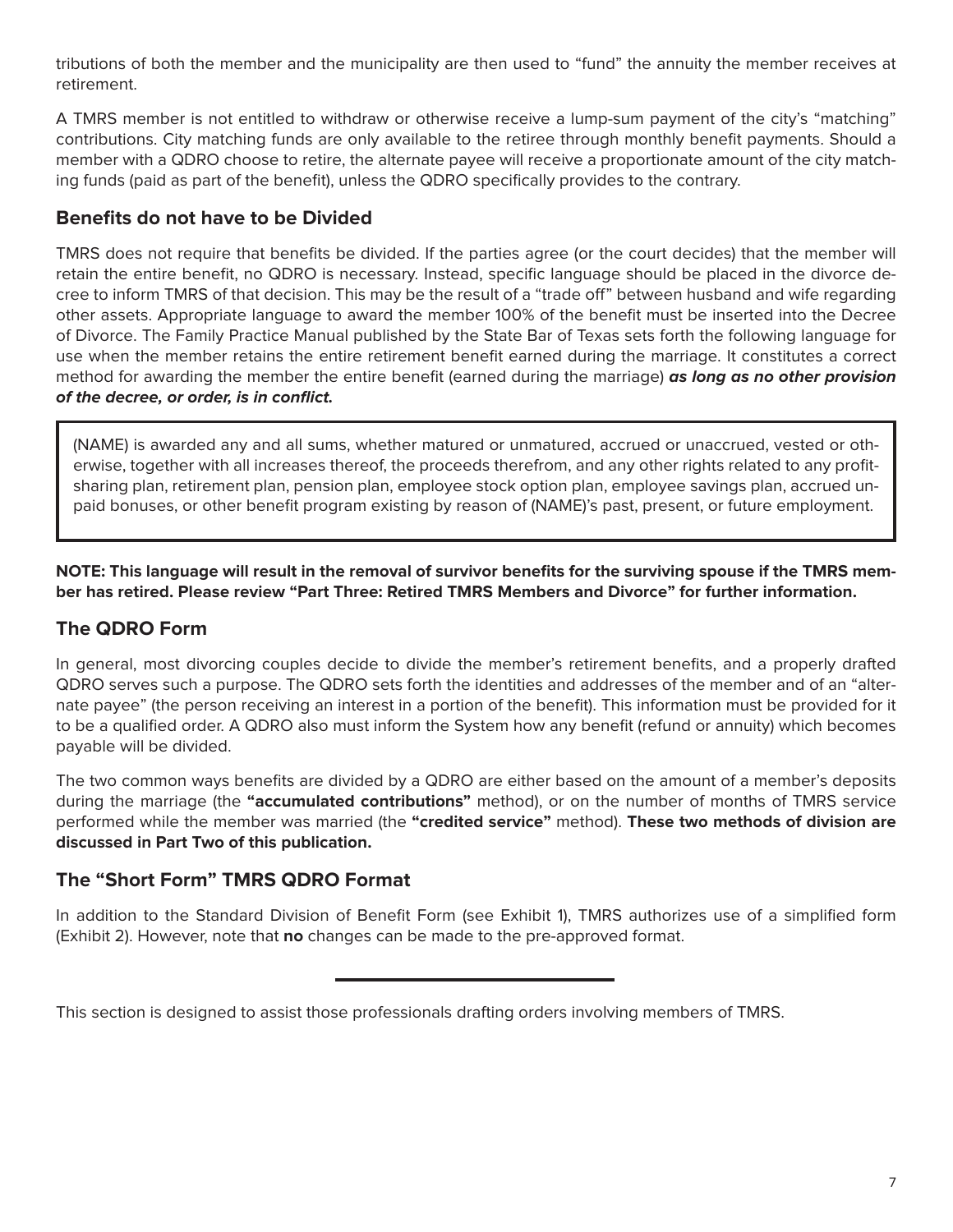## **Part Two: An Explanation of Division Formulas**

This section provides more detailed explanations of the methods that may be used to divide a TMRS member's benefit under a QDRO. Both parties to the divorce should be aware of the methods, and the different results they can yield. When benefits are to be divided, the method of division should be specified in the QDRO by choosing one of the two methods in paragraph 4 of the standard division of benefit form.

Benefits will usually be divided using one of two methods -- either the **Accumulated Contributions Formula** or the **Credited Service Formula.** Both methods use the following terms and basic formula:

| $\frac{1}{2} \times \frac{$ numerator<br>denominator = divorce factor | divorce factor $\times$ benefit payable = alternate payee's award |
|-----------------------------------------------------------------------|-------------------------------------------------------------------|
|-----------------------------------------------------------------------|-------------------------------------------------------------------|

The **numerator** is the amount of deposits or service earned during the marriage — the amount in which the alternate payee has an interest.

The **denominator** is the member's total amount of deposits or service at the time of payment.

#### The **benefit payable** is either:

- 1. The member's account balance if refunding; or
- 2. The member's account balance, city matching funds, and other credits if the member is retiring. This may be modified by the QDRO.

The **divorce factor** is the result of dividing the amount of deposits or service earned during marriage, by the total amount of deposits or service earned up through the time of payment of benefits. This calculation results in the percentage of the benefit awarded to the alternate payee.

The **alternate payee's award** is the result of multiplying the divorce factor by the benefit payable

#### **Division Formulas Yield Different Results**

The **Accumulated Contributions Formula** divides benefits by calculating the amount of the member's deposits and interest accumulated during marriage and comparing that to the member's total deposits and interest at the time of payment of benefits.

The **Credited Service Formula** calculates the percentage of the member's total service under TMRS that was performed during marriage and compares it to the total length of the member's career at the time of payment of benefits.

In some cases, the two formulas will yield results that are very similar, but in many cases, the formulas produce considerably different results. **It is in the best interest of all parties to perform a rough calculation before choosing a formula.** 

#### **Accumulated Contributions Formula**

Under the accumulated contributions formula, benefits are divided based on deposits to the member's account through payroll deductions received from the employing municipality. Prior to the member retiring, the account represents only the member's deposits and the interest those deposits have earned.

Should the member terminate covered employment after divorce and apply for a refund, the member would only receive the accumulated deposits and interest balance in the account; the alternate payee would receive a percentage of that refund. Each party would receive his or her share of the refund in one lump-sum payment.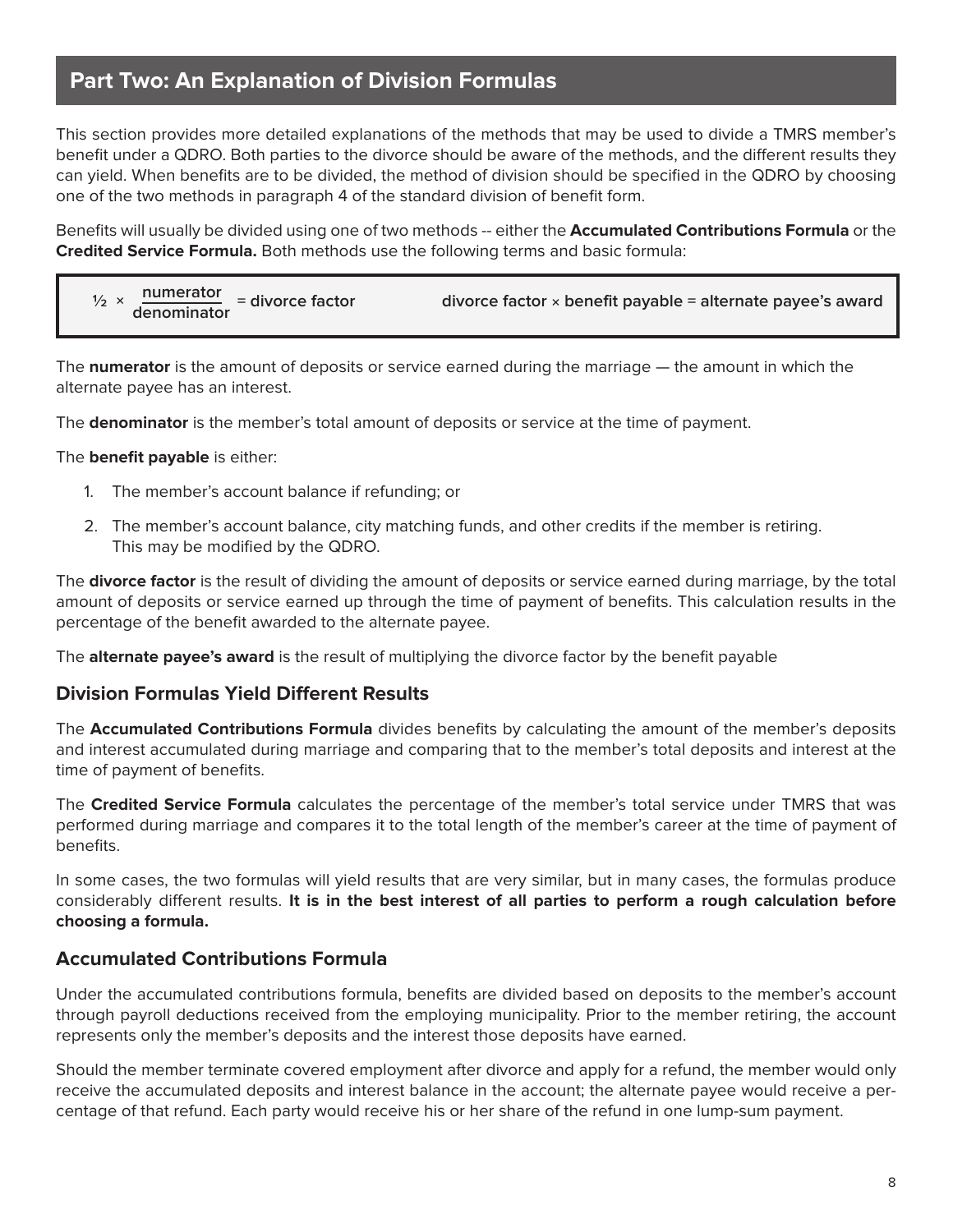But if a member remains in covered employment until eligible for retirement and retires, the member's contributions are matched (or over matched) by the participating municipality, and the benefit is paid in monthly installments for the life of the member. The alternate payee then receives a monthly benefit based upon the alternate payee's court-ordered percentage of the total benefit. **In other words, it is to the advantage of both the member and the alternate payee for the member to remain in covered employment until retirement so that each will receive a portion of the benefit provided by the municipality's contributions on behalf of the member.** That benefit is always payable as an annuity, and is never payable before the member retires.

**NOTE: Both the member and alternate payee will have the choice to receive a portion of their award as a partial lump-sum distribution at retirement.**

### **Example 1.**

#### **Division of Benefit Based on Accumulated Based Contributions for the Refunding Member**

Under this method, the basic formulas used to determine an alternate payee's amount are:

**½ × deposits and interest earned during marriage = divorce factor total deposits and interest at date of refund or retirement divorce factor × benefit payable = alternate payee's award**

Let's look at two cases to see how the formula works.

**1)** The member was already married to the alternate payee when the member joined TMRS. During the term of the marriage, the member's account received \$10,000 in deposits and interest. The divorce decree grants a 50/50 split, and the member leaves covered employment and requests a refund of deposits and interest at the time of divorce. In this case the "benefit payable" is the member's account balance at the time of withdrawal (city matching funds are never part of a refund).

In this case, the formula would look like this:

 $\frac{$1}{2} \times \frac{$10,000}{$10,000} = .5000$  (divorce factor) **.5000 × \$10,000 (benefit payable) = \$5,000 (alternate payee's award)**

**2)** In the second case, circumstances are the same **but the member remains in TMRS-covered employment after the divorce,** continues to work until his or her deposits and interest total \$40,000, then leaves employment and receives a refund of the account.

Using the formula, you can see the alternate payee will receive only 1⁄8 of that refund.

 $\frac{1}{2} \times \frac{$10,000}{$10,000} = .1250$  (divorce factor) **.1250 × \$40,000 (benefit payable) = \$5,000 (alternate payee's award)**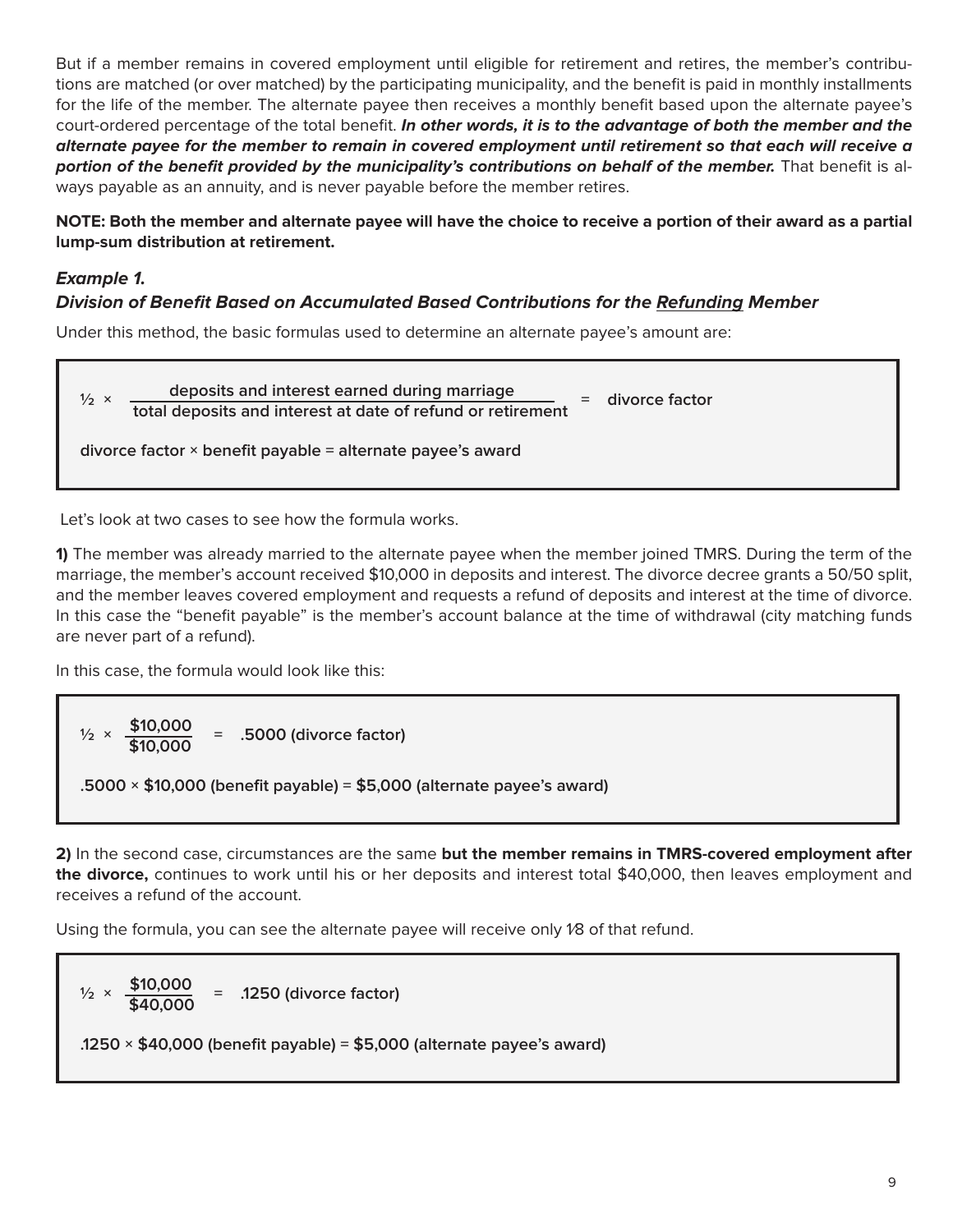Note that, in this case, no matter how much time elapses between the date of the divorce and the date of the refund, the alternate payee is not receiving any portion of the interest the member's account earns after the divorce. If the parties or the court wish to have the alternate payee's award include a proportionate share of post-divorce interest, the words **"together with interest thereon as allowed by the Plan after (enter date of divorce) to the date of such payment"** should be inserted in paragraph 4 of Exhibit 1 (see page 16). Footnote 10 indicates the location where the language must be placed.

## **Example 2.**

## **Division of Benefit Based on Accumulated Contributions for the Retiring Member**

To see how the accumulated contributions formula works in the case of a member who retires, consider the same facts as in the example above, except the member remains in TMRS-covered employment another 10 years, until retirement, accumulating total deposits and interest of \$40,000. If the employing city matches at a 2:1 ratio, the city will match the account at \$80,000, which gives the member a total reserves<sup>8</sup> amount of \$120,000.

 $\frac{1}{2} \times \frac{$10,000}{$40,000} = .1250$  (divorce factor) **.1250 × \$120,000 (total reserves) = \$15,000 (alternate payee's award)**

The alternate payee's reserves are used to calculate a monthly benefit for his or her lifetime. If the language of the QDRO provides for the alternate payee's award to include post-divorce interest (see discussion under Example 1), that amount would increase the divorce factor and increase the amount of the reserves allocated to the alternate payee.

## **Credited Service Formula**

Using the Credited Service Formula, each month of a member's service is valued equal to every other month. In the case of a member who marries and divorces early in his or her career, if the months of service after the divorce occur during a period of higher salary and compounded interest, the value of the earlier service may be increased. Whether this division is suitable in a property settlement must be determined by both parties or by the court, but an understanding of the results of using the Credited Service Formula is very important.

A formula based on credited service compares the number of months of covered employment during marriage with the member's total covered employment at time of retirement or refund of deposits. **It assumes that each month of credited service has the same value as every other month,** which is not totally accurate with regard to TMRS. When parties to a divorce have been married only a portion of the time the employee has been a member of the System, the Credited Service Formula and the Accumulated Contributions Formula can produce different results.

**The Credited Service Formula may not be the most appropriate method of dividing a TMRS benefit:** Since contributions (deposits) are at a fixed percentage of compensation (salary), and most people receive pay raises over their years of employment, each month is not necessarily equal to each other month for benefit calculation purposes. While we will approve a QDRO that utilizes the credited service formula, the credited service formula is more appropriate for use in defined benefit plans. (TMRS is not a pure defined benefit plan, but rather a "hybrid" plan containing features of both defined contribution and defined benefit plans.)

<sup>8</sup> Reserves are the total member contributions, city matching funds, and any other retirement credits available to fund the monthly annuity payments at retirement.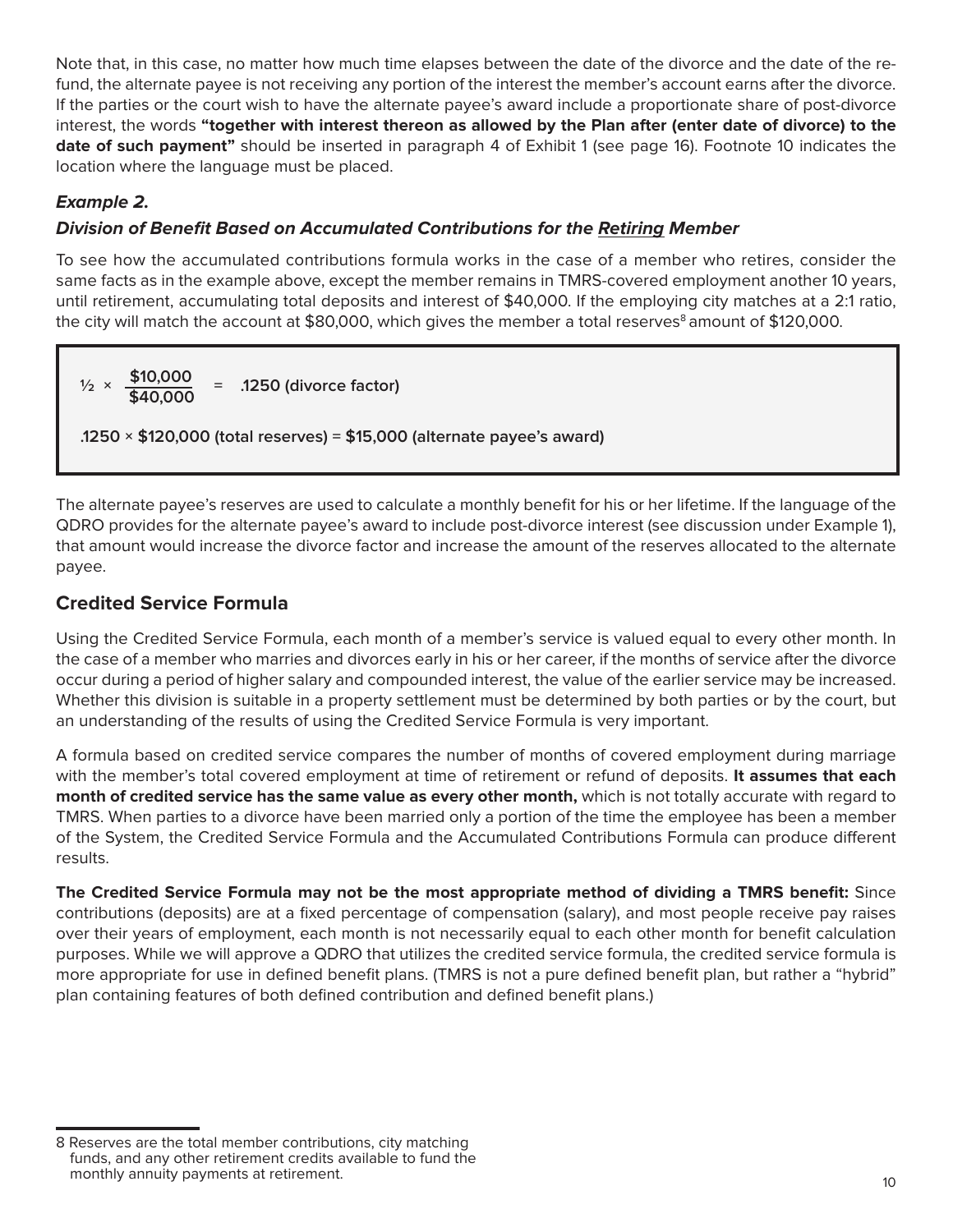## **Example 3. Division of Benefit Based on Credited Service for the Refunding Member**

Under this method the basic formulas used to determine an alternate payee's amount are:



Using the same assumptions from the example above (\$10,000 member account balance, married the entire five-year period of covered service, 50/50 split), the refund of deposits would be divided as follows:

 $\frac{1}{2} \times \frac{60 \text{ months}}{60 \text{ months}} = .5$  (divorce factor)

**.5 × \$10,000 (benefit payable) = \$5,000 (alternate payee's award)**

If the member were to continue working after the divorce, until the member had accumulated 180 months of service and the member's account equaled \$40,000, the formula would look like this:

 $\frac{1}{2} \times \frac{60 \text{ months}}{180 \text{ months}} = .1667 \text{ (divorce factor)}$ 

**.1667 × \$40,000 (benefit payable) = \$6,668 (alternate payee's award)**

## **Example 4.**

## **Division of Benefit Based on Credited Service for the Retiring Member**

To see how the Credited Service Formula works in the case of a member who retires, consider the same facts as in the example above, except the member remains in TMRS-covered employment 10 years, until retirement, accumulating total deposits and interest of \$40,000. If the employing city matches at a 2:1 ratio, the city will match the account at \$80,000, which gives the member a total reserves amount of \$120,000.



The alternate payee's reserves are used to calculate a monthly benefit for his or her lifetime.

#### **Remember, these are only examples, and the actual benefits will vary depending on the member's career.**

## **Specific Dollar Amount Award**

In the event the divorcing parties choose to divide the benefit based on a specific dollar amount, the amount must still be stated in the domestic relations order as a percentage of the member's total accumulated contributions. Stating that the alternate payee is awarded a sum of money does not adequately inform TMRS how to divide such a payment in the event the member retires and receives an annuity. An award based on a "specific dollar amount"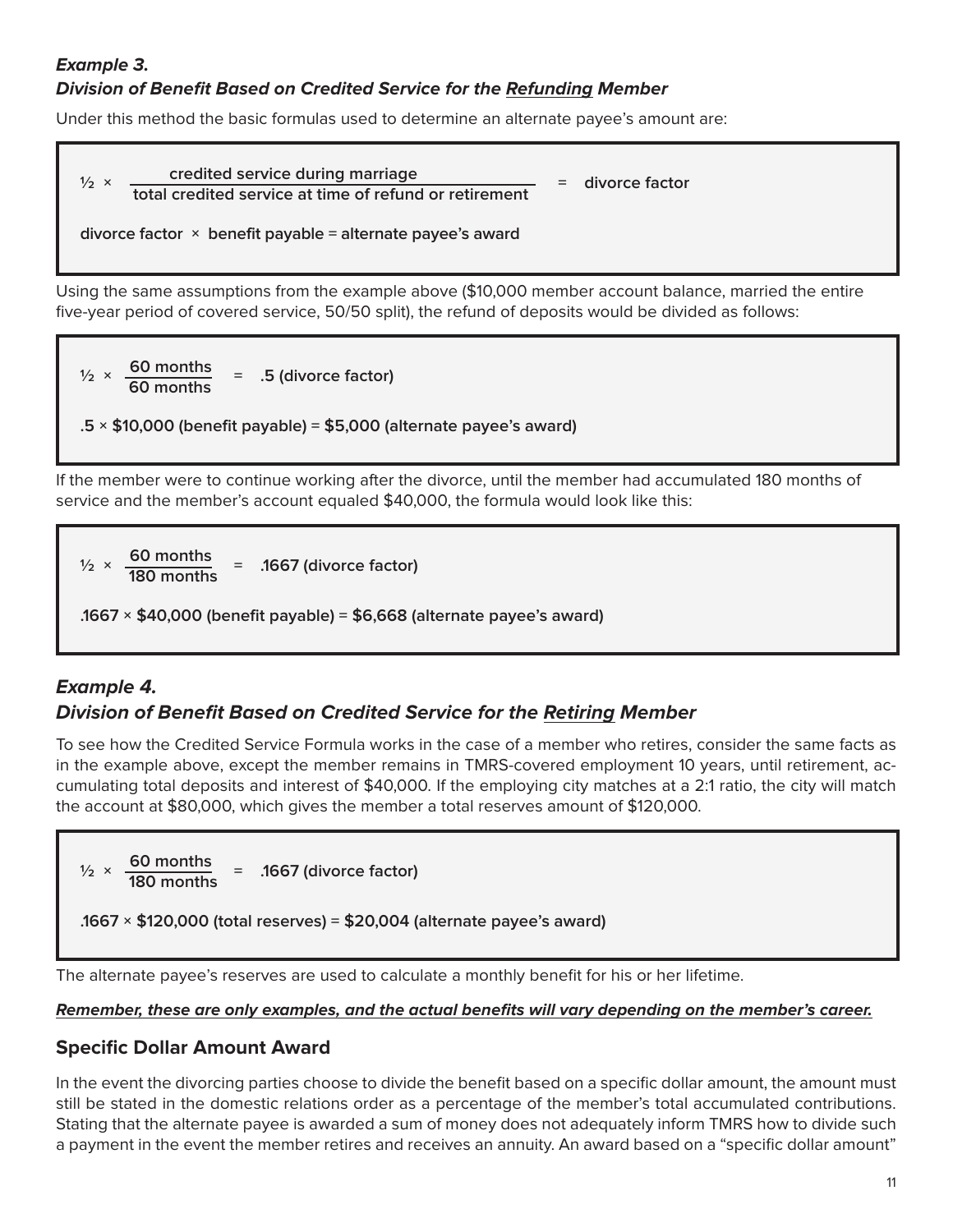does not necessarily provide the alternate payee with a lump-sum payment in that specific amount. If the member retires, the alternate payee must also receive his or her award through a monthly benefit payable over his or her lifetime.

**Exception:** Because of rules governing the Plan, if an alternate payee's total available benefit is \$10,000 or less, a one-time lump sum payment will be issued to the alternate payee.

#### **NOTE: See Exhibit 3 for instructions on awarding a specific dollar amount.**

## **No Changes to Paragraph 5 of Order**

In accordance with the System's governing law and rules, NO changes should be made to paragraph 5 of the Standard Division Of Benefit Form (Exhibit 1) without first consulting TMRS.

## **Any Percentage Award Acceptable**

If the QDRO so provides, the alternate payee can receive a percentage of any benefit payable to the member that is greater or less than the "standard" one-half division. Simply substitute the other fraction or percentage in lieu of "50%" in paragraph 4 of the standard QDRO format (see Exhibit 1). However, should the award to the alternate payee be 100%, please contact TMRS for assistance before you finalize the QDRO.

## **"Buy-Out" of Alternate Payee's Interest**

In some instances, the parties want the member to be able to acquire the alternate payee's interest in the plan for a fixed amount of money within some period of time after the divorce. This is appropriate when the alternate payee would rather have cash, but the member does not have sufficient personal funds to make payment at the time of the divorce. **NOTE: The TMRS member cannot withdraw, borrow or obtain a loan with the TMRS benefit as collateral.** The member must obtain any funds from his or her personal resources to "buy out" the alternate payee's interest. If the parties agree that the member can provide full payment at some future date, add the following paragraph to the standard QDRO format:

Notwithstanding anything in this Order to the contrary, Participant shall have the right, at any time on or before , (mo & day), (year), to pay to Alternate Payee the sum of \$ , together with interest on such sum from the date the divorce was granted until the date so paid (at the rate of percent per annum), which sum Alternate Payee agrees to accept (if timely paid) in lieu of any and all other benefits under the Plan. Upon receipt of such sum, Alternate Payee shall promptly sign and acknowledge that certain agreement attached hereto as Exhibit \_\_\_\_ and incorporated herein by reference, and deliver the signed original to Participant. In the event that Participant timely tenders such payment to Alternate Payee and Alternate Payee refuses to sign or acknowledge the said Exhibit, Participant shall be entitled to specific performance of this paragraph.

### **Then attach Exhibit 5 "Agreement" to the order.**

## **Time of Entry of Order**

A QDRO can be entered at any time. This includes any time after a divorce has been granted. An amended order can also be entered after the divorce has become final. In a divorce, marital property, including retirement benefits are usually divided as of the date the divorce is granted. In the event the TMRS benefit is divided as of a date that is different from the date the divorce is granted, you should substitute the actual date the TMRS benefit is divided for the phrase "date the divorce was granted" in paragraph 4 of the TMRS Standard Division of Benefit form (Exhibit 1).

## **Change of Address Notification Advisable**

If you are a party to a QDRO, please keep TMRS informed in writing of any address changes. At the time of payment, TMRS will require correct address information for both parties before payment can be made.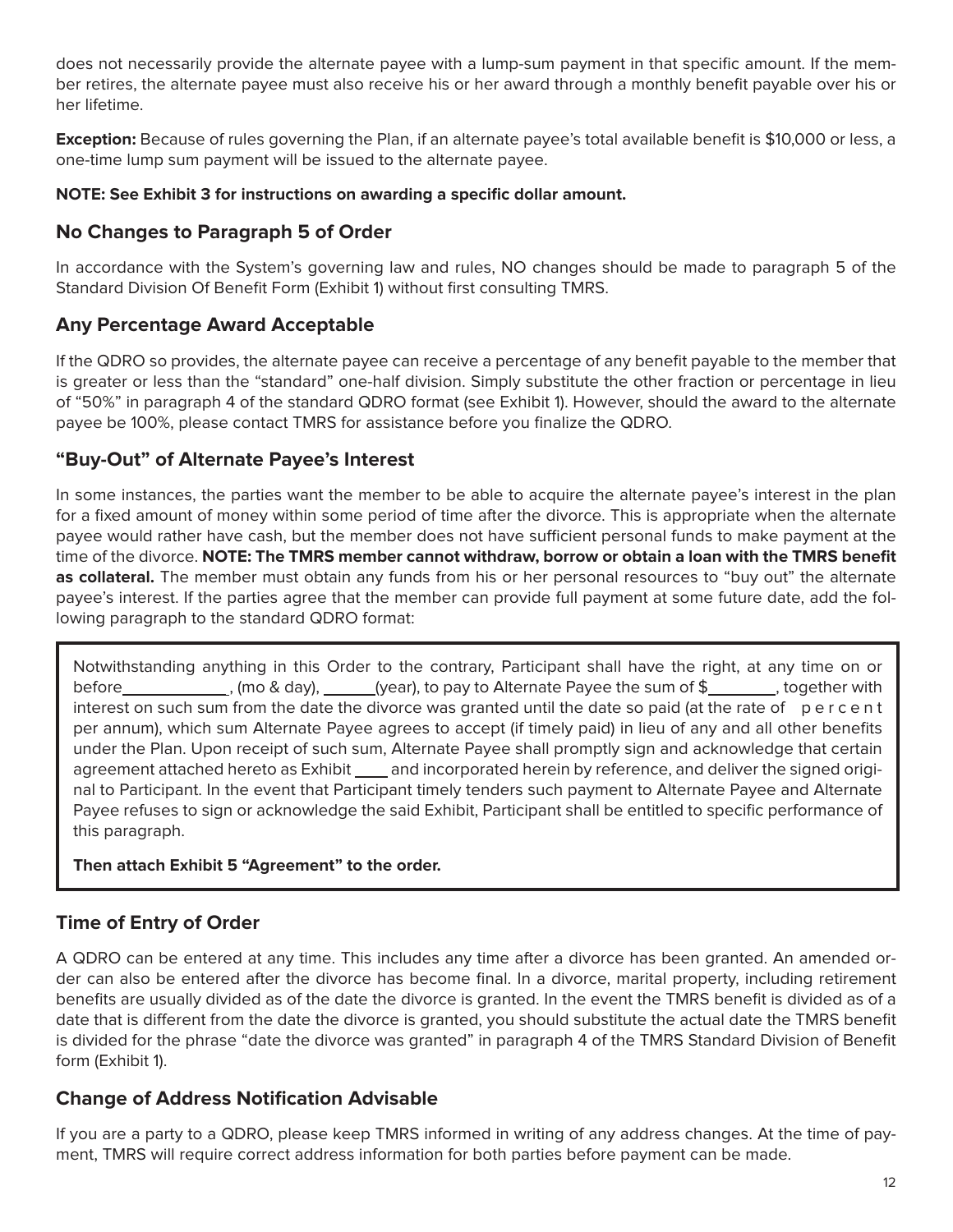## **"Rollover" Applicabilty to a QDRO**

Under the Internal Revenue Code, a refund of contributions made to one retirement account can be transferred, or "rolled-over" (under certain conditions) into another retirement account or IRA with no immediate tax liability. Because a roll-over may not be applicable under all circumstances, you should first read the TMRS form entitled "Special Tax Notice Regarding Plan Payments", and consult with your attorney or tax advisor to ascertain whether you would be eligible for any roll-over considerations.

## **Termination of Interest in Plan**

The death of an alternate payee terminates the interest of that alternate payee in the retirement system.<sup>9</sup> Should an alternate payee's death precede the member's date of retirement or withdrawal, the member will retain the entire benefit as if no QDRO had been filed.

Should an alternate payee die after the member's retirement (after monthly payments have begun), all payments to the alternate payee cease the month after the alternate payee's death. For this reason, an alternate payee cannot designate a beneficiary since there are no further payments after death.

If the divorce occurred after the member's retirement, the amount being received by the alternate payee may under certain circumstances be restored to the member after the alternate payee's death. See "Part Three: Retired TMRS Members and Divorce."

## **Part Three: Retired TMRS Members and Divorce**

At retirement, the TMRS member may choose either a Retiree Life Only Benefit (an annuity payable only to the member for his or her lifetime) or one of six other benefit options that provide benefits to a survivor.

Once retired, under the rules of the System, only a retiree who elected the Retiree Life Only Benefit or a "retiree life/guaranteed term payment" (5, 10, or 15 years from retirement date) may change the designated beneficiary. No change of beneficiary is permissible for a retiree who elected a "retiree life/survivor option" (50%, 66⅔%, 75%, or 100% of deceased member's payment to a beneficiary).

The retiree life/survivor option plans are based on the projected life expectancies of both the member and surviving beneficiary as determined by an actuarial evaluation of the total deposits and a determination of how long TMRS will pay an annuity according to the benefit option selected.

The retired member's benefit payments will not be frozen or suspended by TMRS while a divorce suit is pending. No change in the benefit payments will be made unless and until a domestic relations order is received and approved by TMRS.

## **Entire Benefit Awarded to Retired Member — Former Spouse's Survivor Interest Terminated**

If a member retired under a "retiree life/survivor option" (50%, 66⅔%, 75%, or 100%) and subsequently becomes divorced from the person who was to receive the survivor benefit, the decree or order may provide for TMRS to remove the former spouse as beneficiary and increase the member's future benefit payments to the monthly amount that would have been payable had the member retired under an annuity payable only during the member's lifetime (Retiree Life Only Benefit), but only if the following requirements are met:

- The divorce decree or order must be granted after December 31, 1999
- The member must have retired under a retiree life/survivor option (50%, 66⅔% 75%, or 100%)
- The member's former spouse must have been the designated beneficiary

<sup>9</sup> Texas Government Code §804.101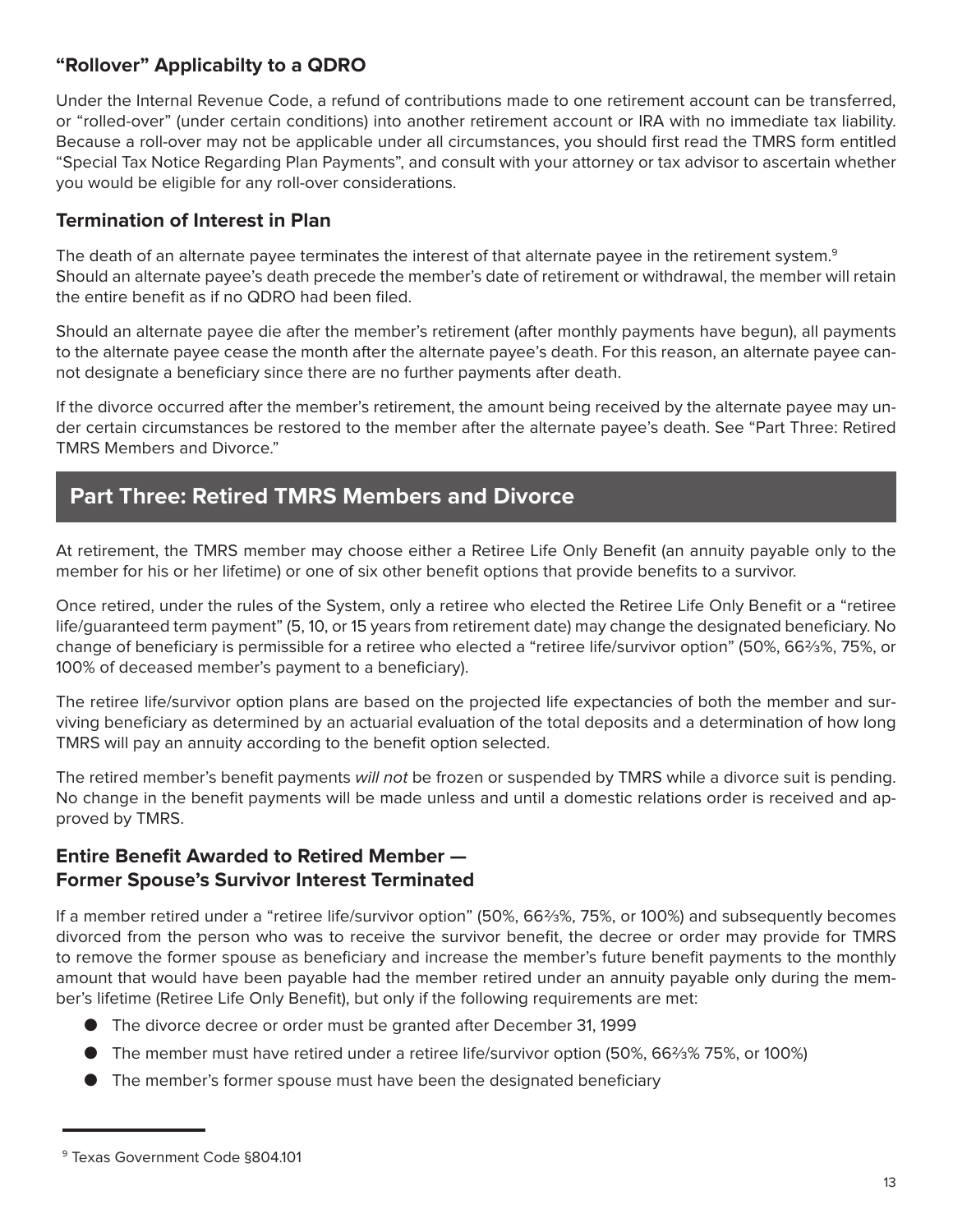- The member must be awarded 100% of the retirement benefit
- The decree or order must provide for this adjustment

#### **NOTE: The language used on page 7 under "Benefits do not have to Be Divided" will meet the above requirements and will terminate the former spouse's right to receive any future benefit as a survivor upon the death of the member.**

A decree or order under this provision applies only to payments made after TMRS receives and approves the order. Upon receipt of a certified copy of the decree of divorce and once TMRS has approved the decree, the member's remaining benefit will be converted to a benefit payable for the remainder of his or her lifetime (Retiree Life Only benefit). Please contact TMRS for assistance with this provision.

## **Remarriage**

Should a member remarry after the above process has been completed, the member may choose to reselect a survivor option retirement plan and add the new spouse as beneficiary. This process will reduce the member's monthly benefit payment. The member must apply for this change within one year of marriage. Contact TMRS for assistance with this provision and an estimate of the reduced monthly benefit.

## **Entire Benefit to Retired Member — Former Spouse Remains Beneficiary**

If the member retired under a retiree life/survivor option (50%, 66⅔%, 75%, or 100%) and the former spouse and designated beneficiary are one and the same, the parties may choose to award the member 100% of his/her monthly retirement payments while maintaining the former spouse as beneficiary of the survivor benefit. Additional language will be required in the Decree of Divorce to accomplish this.

The standard language to award the member 100% of the TMRS benefit is located on page 7 of this publication (the boxed paragraph on page 7 under "Benefits do not have to Be Divided"). Immediately after the final sentence of our sample paragraph or any similar language used in a Decree of Divorce, include: "save and except for any survivor benefit elected by [MEMBER'S NAME] at retirement, payable to [FORMER SPOUSE'S NAME] in the event of the [MEMBER'S NAME] death"

Please contact TMRS for assistance with this provision.

### **Benefit Divided Between the Parties**

When a retired member of TMRS divorces and the parties prepare a QDRO to divide the present benefit, one of the following two formats should be used:

## **Format – 1**

If the member has retired under a Retiree Life/Guaranteed Term option, the Standard Division of Benefit Form provided in this publication (see Exhibit 1, page 16) should be used to divide the present benefit. This will provide the alternate payee with an annuity payment through the member's lifetime and as long thereafter as the member's beneficiary is receiving payments under a Retiree Life/Guaranteed Term option. The member may change the designated beneficiary at any time. Should the alternate payee predecease the member, all payments to the alternate payee cease and the member's benefit payments are restored to the full amount received by the member or beneficiary prior to the division under the QDRO.

The following paragraph should be substituted in place of paragraph 4 of the Standard Division of Benefit Form (Exhibit 1) for the retired member:

As part of a just and right division of the estate of the parties, the Alternate Payee is hereby awarded a portion of the benefit payable with respect to Participant which Participant, or Participant's designated beneficiary, surviving spouse, or estate is entitled to receive from the Plan, such portion to be determined as \_\_\_\_\_\_% of the benefit payable to Participant or Participant's designated beneficiary, surviving spouse, or estate by the Plan.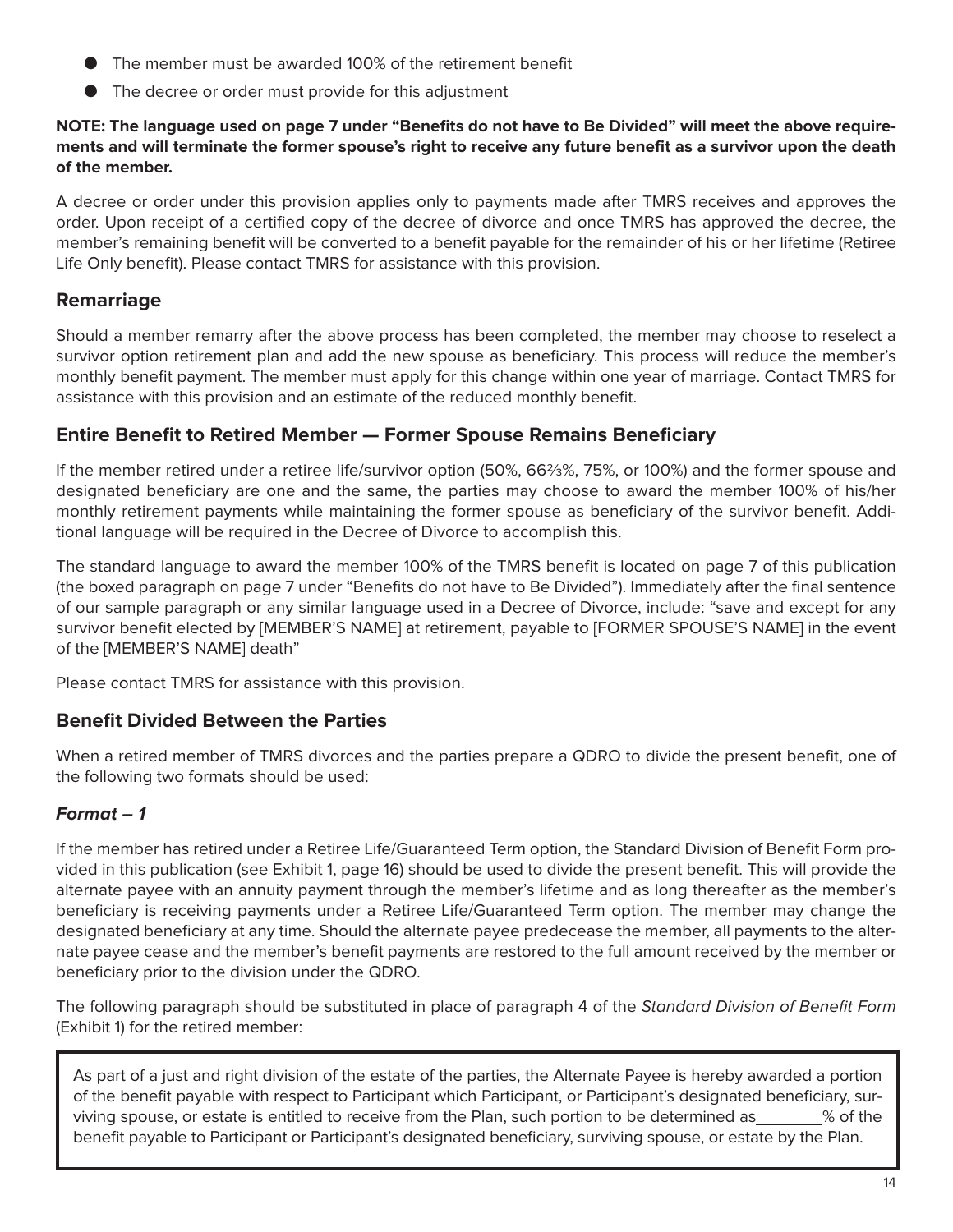**Caution:** If the divorcing couple divides the benefit using the above format and the member retired under a retiree life/survivor option (50%, 66⅔%, 75%, or 100%) and **if the alternate payee is also named as the beneficiary**, the alternate payee will receive the entire survivor benefit should the member predecease the alternate payee.

**For Example:** The member retired electing retiree life/100% to beneficiary annuity naming his spouse as beneficiary. He is receiving \$1,000 per month, and she is awarded ⅓ of the present benefit payable in the QDRO.

 $\frac{1}{3} \times $1,000 = $333.00$ 

As part of a just and right division of the estate of the parties, the Alternate Payee is hereby awarded a portion of the benefit payable with respect to Participant which Participant, or Participant's designated beneficiary, surviving spouse, or estate is entitled to receive from the Plan, such portion to be determined as \_\_\_\_% of the benefit payable to Participant or Participant's designated beneficiary, surviving spouse, or estate by the Plan.

At the member's death, the former spouse **as the designated beneficiary** will receive the full benefit of \$1,000 per month for the remainder of the former spouse's lifetime. If this is not the intent of the parties and the member is retired under a joint and survivor annuity, Format – 2, described below, should be used to remove the former spouse as beneficiary in the event of the member's death.

## **Format – 2**

If the member has retired under a retiree life/survivor option (50%, 66⅔%, 75%, or 100%) and the designated beneficiary and alternate payee are the same person, the QDRO format in Exhibit 4 (Modified QDRO Form For Certain Retirees) may be used to divide the benefit. This format will remove the alternate payee as the member's beneficiary while creating two separate lifetime annuities, one for the member and one for the alternate payee.

This can be done only with orders dated after December 31, 1993 and only if the order has authorized such a division. In many instances this will result in the payment to the retiree being higher. It will also result in the alternate payee receiving the same amount before and after the member's death, for the alternate payee's lifetime.

Under this procedure there is no requirement that the two resulting annuities must be equal in value to each other, only that in combination they must be actuarially equivalent to the optional benefit being divided.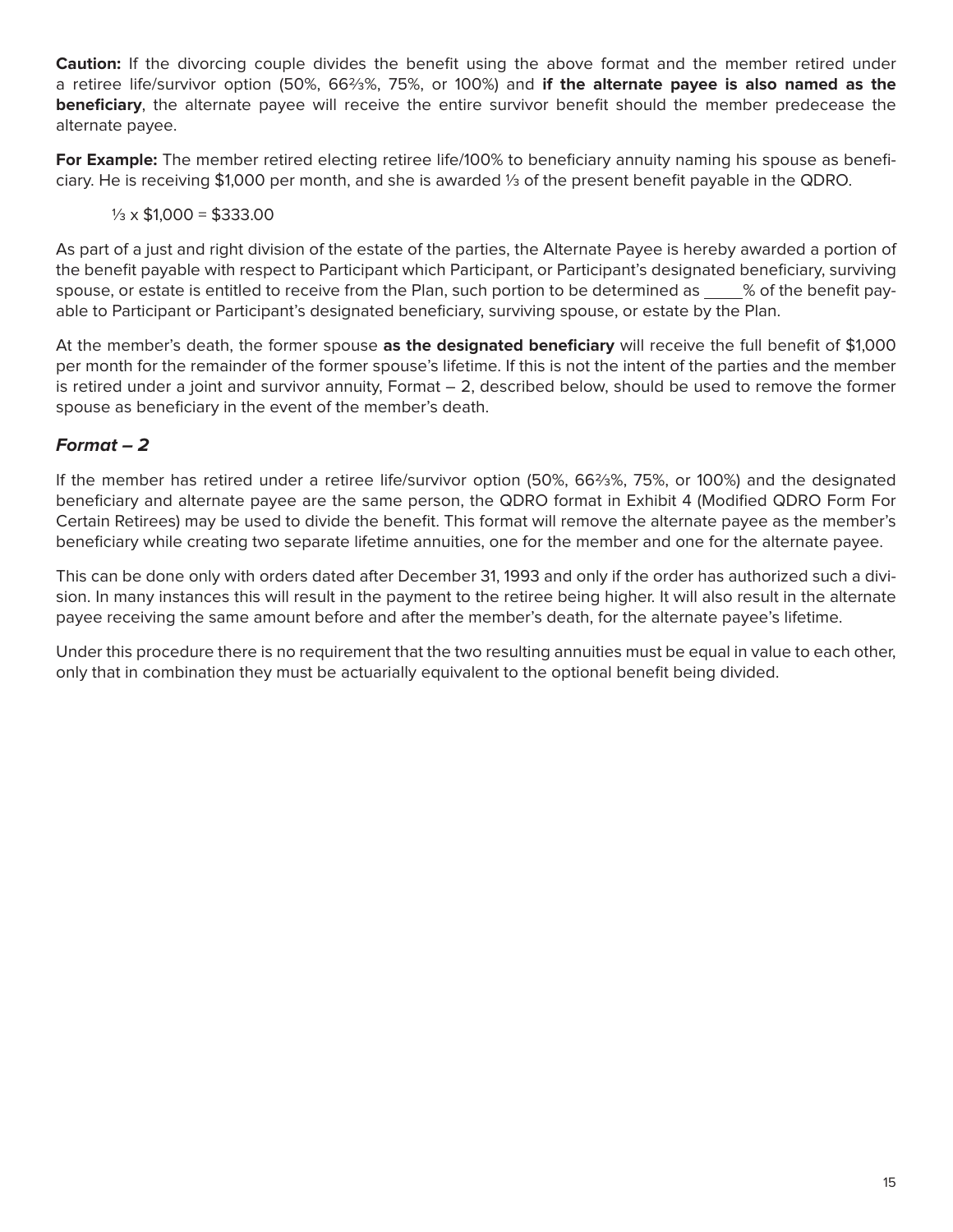#### **EXHIBIT – 1 STANDARD DIVISION OF BENEFIT FORM** • *All Fields Require Completion*

| (ENTER YOUR CAUSE NUMBER, STYLE AND CAPTION) |                                                                                              |                                                                                                                                                                                                                                                                                                                                                                                                                                                                                                                                               |     |
|----------------------------------------------|----------------------------------------------------------------------------------------------|-----------------------------------------------------------------------------------------------------------------------------------------------------------------------------------------------------------------------------------------------------------------------------------------------------------------------------------------------------------------------------------------------------------------------------------------------------------------------------------------------------------------------------------------------|-----|
| <b>QUALIFIED DOMESTIC RELATIONS ORDER</b>    |                                                                                              |                                                                                                                                                                                                                                                                                                                                                                                                                                                                                                                                               |     |
|                                              |                                                                                              | This Order is intended to meet the requirements for a "qualified domestic relations order" relating to the TEXAS MUNICIPAL<br>RETIREMENT SYSTEM, hereinafter called the "Plan." This Order is an integral part of the Decree of Divorce granted                                                                                                                                                                                                                                                                                               |     |
| on<br>(DATE DIVORCE WAS GRANTED)             |                                                                                              | . In compliance with those requirements, the following is specified:                                                                                                                                                                                                                                                                                                                                                                                                                                                                          |     |
|                                              |                                                                                              | 1. This qualified domestic relations order assigns a portion of the benefits payable under the Plan to                                                                                                                                                                                                                                                                                                                                                                                                                                        |     |
|                                              |                                                                                              | in recognition of (his/her) marital rights in                                                                                                                                                                                                                                                                                                                                                                                                                                                                                                 |     |
| (NAME OF ALTERNATE PAYEE)                    |                                                                                              | 's benefits payable under the Plan.                                                                                                                                                                                                                                                                                                                                                                                                                                                                                                           |     |
| (NAME OF PARTICIPANT)                        |                                                                                              |                                                                                                                                                                                                                                                                                                                                                                                                                                                                                                                                               |     |
| 2. Participant in the Plan is                | (NAME OF PARTICIPANT)                                                                        | , whose last known mailing address is                                                                                                                                                                                                                                                                                                                                                                                                                                                                                                         |     |
|                                              |                                                                                              | whose birth date is                                                                                                                                                                                                                                                                                                                                                                                                                                                                                                                           | and |
| (PARTICIPANT'S ADDRESS)                      |                                                                                              | (PARTICIPANT'S BIRTH DATE)                                                                                                                                                                                                                                                                                                                                                                                                                                                                                                                    |     |
| whose Social Security Number is              | (PARTICIPANT'S SOCIAL SECURITY NUMBER)                                                       |                                                                                                                                                                                                                                                                                                                                                                                                                                                                                                                                               |     |
| 3. Alternate Payee is                        |                                                                                              | , whose last known mailing address is                                                                                                                                                                                                                                                                                                                                                                                                                                                                                                         |     |
|                                              | (NAME OF ALTERNATE PAYEE)                                                                    |                                                                                                                                                                                                                                                                                                                                                                                                                                                                                                                                               |     |
| (ALTERNATE PAYEE'S ADDRESS)                  |                                                                                              | whose birth date is<br>(ALTERNATE PAYEE'S BIRTH DATE)                                                                                                                                                                                                                                                                                                                                                                                                                                                                                         | and |
| whose Social Security Number is              | (ALTERNATE PAYEE'S SOCIAL SECURITY NUMBER)                                                   | Participant and Alternate Payee became married                                                                                                                                                                                                                                                                                                                                                                                                                                                                                                |     |
| on<br>(DATE OF MARRIAGE)                     |                                                                                              |                                                                                                                                                                                                                                                                                                                                                                                                                                                                                                                                               |     |
|                                              |                                                                                              | 4. As part of a just and right division of the estate of the parties, Alternate Payee is hereby awarded a portion of any benefits<br>payable with respect to Participant which Participant, or Participant's designated beneficiary, surviving spouse, or estate may<br>become entitled to receive from the Plan, by way of a return of accumulated contributions or by way of any annuity that may<br>become payable as a result of Participant's participation in the Plan, such portion to be determined by (select one of the following): |     |
| multiplying<br>(A PERCENT [GENERALLY 50%])   |                                                                                              | by a fraction, the numerator of which is all accumulated contributions deposited to Participant's                                                                                                                                                                                                                                                                                                                                                                                                                                             |     |
| individual account with the Plan between     | (DATE OF MARRIAGE)                                                                           | <sup>10</sup> and the denominator of which is<br><del>(DATE DIVORCE WAS GRANTED)</del><br>and the                                                                                                                                                                                                                                                                                                                                                                                                                                             |     |
| <b>OR</b>                                    | Participant or Participant's designated beneficiary, surviving spouse or estate by the Plan. | the total of all contributions heretofore or hereafter made by Participant to Participant's individual account with the Plan (together<br>with all accumulated interest thereon), and then multiplying that product by the benefit that would otherwise be payable to                                                                                                                                                                                                                                                                         |     |
| multiplying<br>(A PERCENT [GENERALLY 50%])   |                                                                                              | by a fraction, the numerator of which is the amount of credited service with the Plan earned by                                                                                                                                                                                                                                                                                                                                                                                                                                               |     |
| Participant between                          | and the                                                                                      | , and the denominator of which is the amount of credited                                                                                                                                                                                                                                                                                                                                                                                                                                                                                      |     |

(DATE OF MARRIAGE ) (DATE DIVORCE WAS GRANTED) service by Participant under the Plan, and then multiplying that product by the benefit that would otherwise be payable to Participant or Participant's designated beneficiary, surviving spouse or estate by the Plan.

<sup>&</sup>lt;sup>10</sup> Possible Insert, see discussion on page 10 of this publication for information. "together with interest thereon as allowed by the plan after the date the divorce was granted"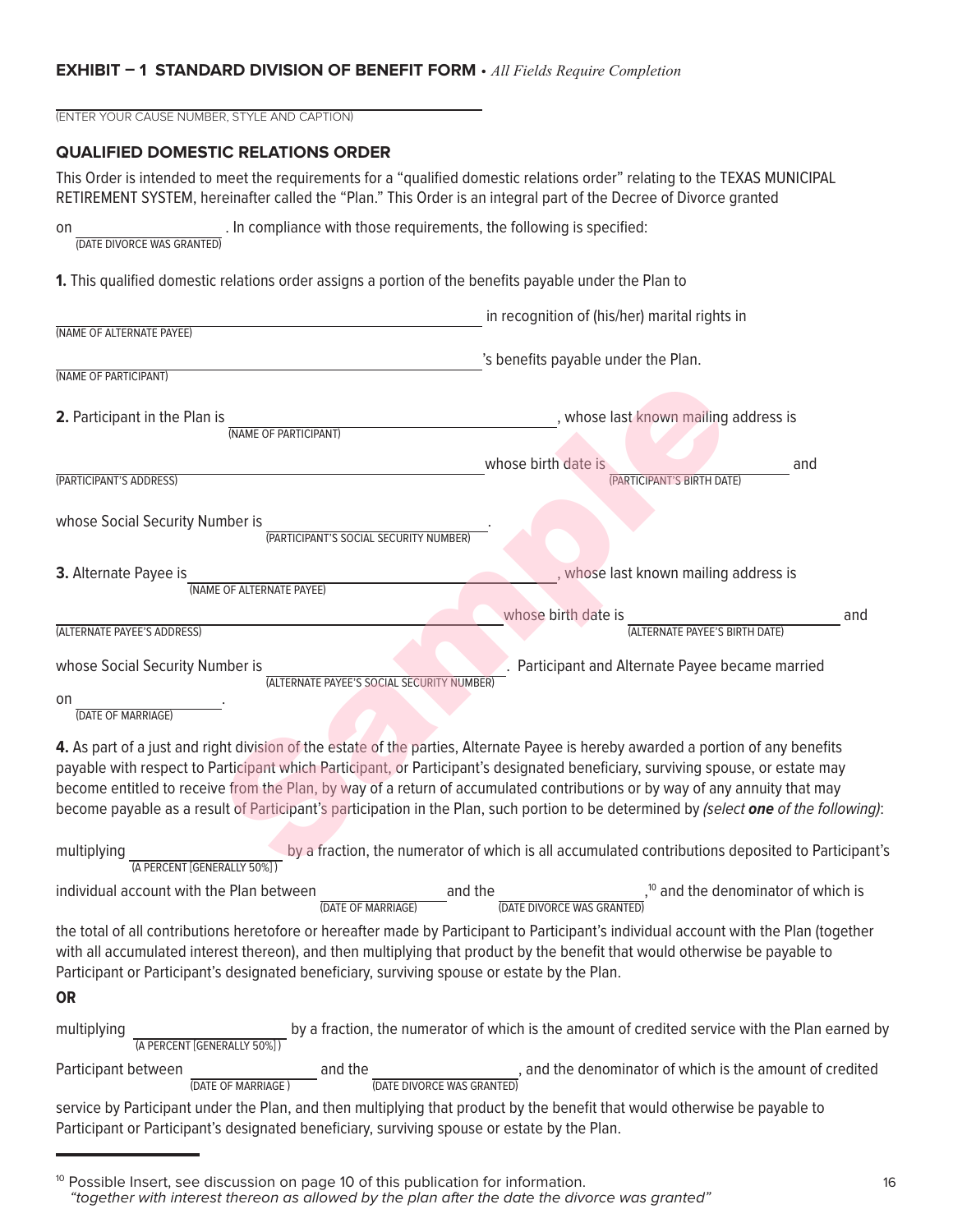- **5.** The award to Alternate Payee under paragraph 4 of this order is expressly made subject to the following provisions:
	- a. This order shall not be interpreted in any way to require the Plan to provide any type or form of benefit or any option not otherwise provided under the Plan.
	- b. This order shall not be interpreted in any way to require the Plan to provide increased benefits determined on the basis of actuarial value.
	- c. This order shall not be interpreted in any way to require the Plan to pay any benefits to (an/any) Alternate Payee named in this order which are required to be paid to another alternate payee under another order previously determined to be a qualified domestic relations order.
	- d. This order shall not be interpreted in any way to require the payment of benefits to the Alternate Payee before the retirement of the Participant, the distribution of a withdrawal of contributions to the Participant as authorized by the statutes governing the Plan, or other distribution to the Participant required by law.
	- e. If the Plan provides for a reduced benefit upon "early retirement", this order shall be interpreted to require that, in the event of Participant's retirement before normal retirement age, the benefits payable to Alternate Payee shall be reduced in a proportionate amount.
	- f. This order shall not be interpreted to require the designation of a particular person as the recipient of benefits in the event of the Participant's death, or to require the selection of a particular benefit payment plan or option.
	- g. In the event that, after the date the divorce was granted, the amount of any benefit otherwise payable to Participant is increased as a result of amendments to the law governing the Plan, Alternate Payee shall receive a proportionate part of such increase unless such an order would disqualify this order under the rules the Plan has adopted with regard to qualified domestic relations orders.
	- h. In the event that, after the date the divorce was granted, the amount of any benefit otherwise payable to Participant is reduced by law, the portion of benefits payable to Alternate Payee shall be reduced in a proportionate amount.
	- i. If, as a result of Participant's death after the date the divorce was granted, a payment is made by the Plan to Participant's estate, surviving spouse, or designated beneficiaries, which payment does not relate in any way to Participant's length of employment or accumulated contributions with the Plan, but rather is purely a death benefit payable as a result of employment or retired status at the time of death, no portion of such payment is community property, and Alternate Payee shall have no interest in such death benefit. et the date the divorce was granted, the amount of any benefit otherwise payable to Participant is in<br>ter the date the divorce was granted, the amount of any benefit otherwise payable to Participant is in<br>the the date the
	- j. If the board of trustees of the Plan has by rule provided that, in lieu of paying an alternate payee the interest awarded by a qualified domestic relations order, the Plan may pay the alternate payee an amount that is the actuarial equivalent of (1) an annuity payable in equal monthly installments for the life of the alternate payee, or (2) a lump sum, then and in that event the Plan is authorized to make such a payment under this order.
	- k. All payments to Alternate Payee under this order shall terminate upon Alternate Payee's death or at such earlier date as may be required as a result of the retirement option selected by Participant.
- **6.** All benefits payable under the Plan other than those payable under paragraph 4, above, to Alternate Payee shall be payable to Participant in such manner and form as Participant may elect in (his/her) sole and undivided discretion, subject only to Plan requirements.
- **7.** Alternate Payee is ORDERED to report any retirement payments received on any applicable income tax return, and to promptly notify the Plan of any changes in Alternate Payee's mailing address. The Plan is authorized to issue a Form 1099R on any direct payment made to Alternate Payee.
- **8.** Participant is designated a constructive trustee for receiving any retirement benefits under the Plan that are due to Alternate Payee but paid to Participant. Participant is ORDERED to pay the benefit defined in this paragraph directly to Alternate Payee within three days after receipt by Participant. All payments made directly to Alternate Payee by the Plan shall be a credit against this order.
- **9.** The Court retains jurisdiction to amend this order so that it will constitute a qualified domestic relations order under the Plan even though all other matters incident to this action or proceeding have been fully and finally adjudicated.

| SIGNED this     | day of                                              |        |                   |  |
|-----------------|-----------------------------------------------------|--------|-------------------|--|
| (DAY)           | (MONTH)                                             | (YEAR) |                   |  |
| <b>APPROVED</b> |                                                     |        | (JUDGE PRESIDING) |  |
|                 | (SIGNATURES OF PARTIES AND COUNSEL, AS APPROPRIATE) |        |                   |  |
|                 | (SIGNATURES OF PARTIES AND COUNSEL, AS APPROPRIATE) |        |                   |  |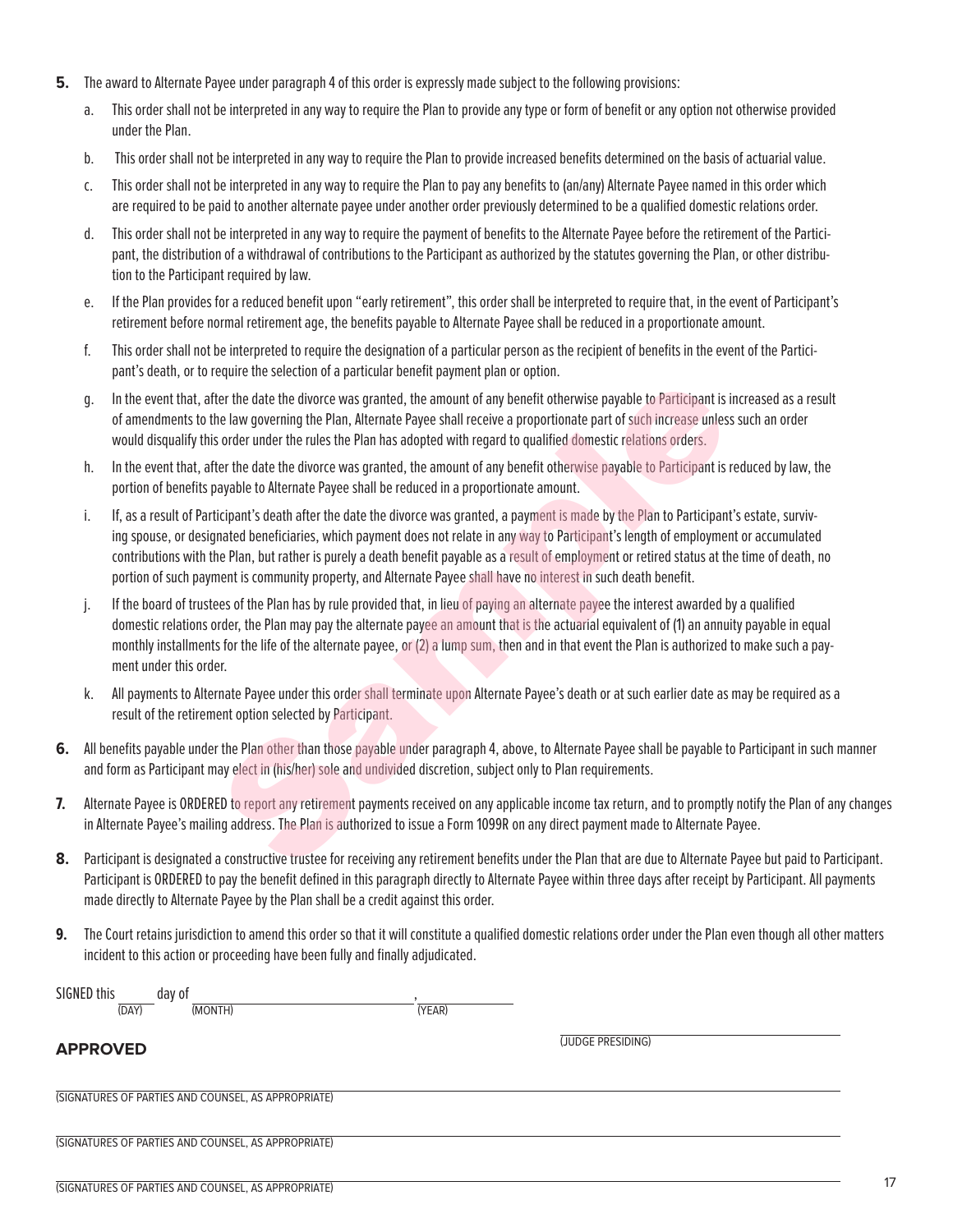#### **EXHIBIT – 2 SIMPLIFIED PRE-APPROVED QUALIFIED DOMESTIC RELATIONS ORDER**

You may access this form through the TMRS website www.tmrs.com. To receive this form as an e-mail attachment (pdf format) that can be downloaded, send your request to TMRS at *divorce@tmrs.com* identifying the form you want forwarded.

**PLEASE NOTE:** A domestic relations order in substantially the same form as the following model 'Qualified Domestic Relations Order' is preapproved under the rules of the System as a qualified order if appropriately completed. The use of this model order is **NOT** mandatory; however, an order in other than the pre-approved form must be reviewed by the System's Legal department for a determination as to its qualification.

(ENTER YOUR CAUSE NUMBER, STYLE AND CAPTION)

#### **QUALIFIED DOMESTIC RELATIONS ORDER •** *All Fields Require Completion*

This Order is intended to meet the requirements for a "qualified domestic relations order" relating to the TEXAS MUNICIPAL RETIREMENT SYSTEM, hereinafter called the "Plan." This Order is an integral part of the Decree of Divorce granted

on (DATE DIVORCE WAS GRANTED) . In compliance with those requirements, the following is specified:

|                                                                               | in recognition of (his/her) marital rights in         |     |
|-------------------------------------------------------------------------------|-------------------------------------------------------|-----|
| (NAME OF ALTERNATE PAYEE)                                                     |                                                       |     |
|                                                                               | 's benefits payable under the Plan.                   |     |
| (NAME OF PARTICIPANT)                                                         |                                                       |     |
| 2. Participant in the Plan is<br>(NAME OF PARTICIPANT)                        | , whose last known mailing address is                 |     |
|                                                                               | whose birth date is                                   | and |
| (PARTICIPANT'S ADDRESS)                                                       | (PARTICIPANT'S BIRTH DATE)                            |     |
| whose Social Security Number is<br>(PARTICIPANT'S SOCIAL SECURITY NUMBER)     |                                                       |     |
| 3. Alternate Payee is<br>(NAME OF ALTERNATE PAYEE)                            | , whose last known mailing address is                 |     |
| (ALTERNATE PAYEE'S ADDRESS)                                                   | whose birth date is<br>(ALTERNATE PAYEE'S BIRTH DATE) | and |
| whose Social Security Number is<br>(ALTERNATE PAYEE'S SOCIAL SECURITY NUMBER) | Participant and Alternate Payee became married        |     |
| on<br>(DATE OF MARRIAGE)                                                      |                                                       |     |

spouse, or estate may become entitled to receive from the Plan, by way of a return of accumulated contributions or by way of any annuity that may become payable as a result of Participant's participation in the Plan is hereby awarded to Alternate Payee, such portion to be determined by multiplying (INSERT FRACTION) by the Community Property Ratio based on (select and complete **one** of the following):

| $\Box$ accumulated contributions between the following dates: | (DATE)         | and<br>(DATE) |  |
|---------------------------------------------------------------|----------------|---------------|--|
| $\Box$ total creditable service between the following dates:  | $(D\Delta TF)$ | and<br>(DATF) |  |

**5.** The provisions of 34 Texas Administrative Code, §129.13 and §129.14 are incorporated herein by reference.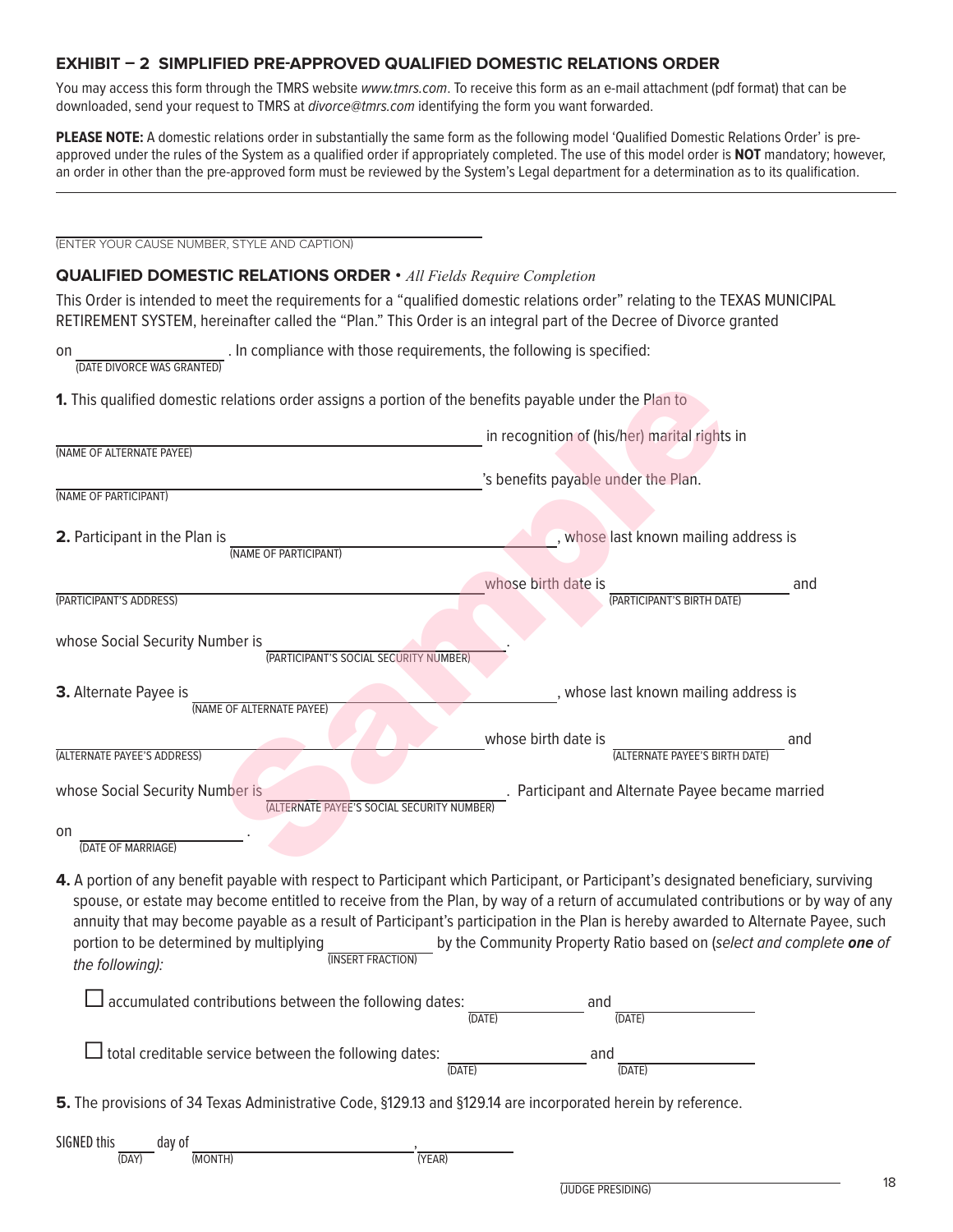#### TEXAS ADMINISTRATIVE CODE • TITLE 34. PUBLIC FINANCE

#### Part V. Texas Municipal Retirement System • Chapter 129. Domestic Relations Orders

#### The following §129.13 and §129.14 were adopted to be effective January 10, 1996.

#### **§129.13. Form of Qualified Domestic Relations Order**

- (a) The following form has been pre-approved by the retirement system as meeting the requirements of this title for a qualified order. A qualified domestic relations order in substantially the following form incorporates by reference the definitions set forth in this section and the provisions set forth in §129.14 of this title (relating to Provisions Incorporated by Reference).
- (b) It is the responsibility of the parties to insert the correct information in the pre-approved form at those places marked by parentheses enclosing capital letters, and to provide the system with a certified copy of the order after it has been entered.
- (c) The term "community property ratio" as used in the pre-approved form shall mean the ratio that contributions and interest deposited to Participant's individual account with the retirement system between the dates shown bears to Participant's total contributions and interest at time of retirement or withdrawal of accumulated contributions if "accumulated contributions" is shown in the order to be the basis for division.
- (d) The term "community property ratio" as used in the pre-approved form shall mean the ratio that Participant's credited service between the dates shown bears to Participant's total credited service at time of retirement or withdrawal of accumulated contributions if "total credited service" is shown in the order to be the basis for division.
- (e) The order shall not be considered qualified unless it clearly reflects which of the ratios described above is intended to be used in computing the division of benefits.
- (f) The fraction inserted in paragraph 4 of the pre-approved form customarily would be one-half; however, nothing in this section shall preclude the parties inserting any fraction that is intended to control the division of the benefit.
- (g) The dates inserted in paragraph 4 of the pre-approved form customarily would be the dates the marriage began and ended; however, nothing in this section shall preclude the parties inserting any dates that are intended to control the division of the benefit.

#### **§129.14. Provisions Incorporated by Reference**

An order on the form set forth in §129.13 of this title (relating to Form of Qualified Domestic Relations Order) expressly incorporates all of the following by reference:

- (1) The order shall not be interpreted in any way to require the Plan to provide any type or form of benefit or any option not otherwise provided under the Plan.
- (2) The order shall not be interpreted in any way to require the Plan to provide increased benefits determined on the basis of actuarial value.
- (3) The order shall not be interpreted in any way to require the Plan to pay any benefits to an/any Alternate Payee named in the order which are required to be paid to another alternate payee under another order previously determined to be a qualified domestic relations order.
- (4) The order shall not be interpreted in any way to require the payment of benefits to Alternate Payee before the retirement of Participant, the distribution of a withdrawal of contributions to Participant as authorized by the statutes governing the Plan, or other distribution to Participant required by law.
- (5) If the Plan provides for a reduced benefit upon "early retirement", the order shall be interpreted to require that, in the event of Participant's retirement before normal retirement age, the benefits payable to Alternate Payee shall be reduced in a proportionate amount.
- (6) The order shall not be interpreted to require the designation of a particular person as the recipient of benefits in the event of Participant's death, or to require the selection of a particular benefit payment plan or option.
- In the event that, after the date of the order, the amount of any benefit otherwise payable to Participant is increased as a result of amendments to the law governing the Plan, Alternate Payee shall receive a proportionate part of such increase unless such an order would disqualify the order under the rules the Plan has adopted with regard to qualified domestic relations orders. in paragraph 4 of the pre-approved form customarily would be one-half; however, nothing in this section shall preclude the<br>edico control the division of the benefit.<br>
paragraph 4 of the pre-approved form customarily would
- (8) In the event that, after the date of the order, the amount of any benefit otherwise payable to Participant is reduced by law, the portion of benefits payable to Alternate Payee shall be reduced in a proportionate amount.
- (9) If, as a result of Participant's death after the date of the order, a payment is made by the Plan to Participant's estate, surviving spouse, or designated beneficiaries, which payment does not relate in any way to Participant's length of employment or accumulated contributions with the Plan, but rather is purely a death benefit payable as a result of employment or retired status at the time of death, no portion of such payment is community property, and Alternate Payee shall have no interest in such death benefit.
- (10) If the board of trustees of the Plan has by rule provided that, in lieu of paying an alternate payee the interest awarded by a qualified domestic relations order, the Plan may pay the alternate payee an amount that is the actuarial equivalent of (a) an annuity payable in equal monthly installments for the life of the alternate payee, or (b) a lump sum, then and in that event the Plan is authorized to make such a payment under the order.
- (11) All payments to Alternate Payee under the order shall terminate upon Alternate Payee's death or at such earlier date as may be required as a result of the retirement option selected by Participant.
- (12) All benefits payable under the Plan, other than those payable under paragraph 4 of the order to Alternate Payee, shall be payable to Participant in such manner and form as Participant may elect in his/her sole and undivided discretion, subject only to Plan requirements.
- (13) Alternate Payee is ORDERED to report any retirement payments received on any applicable income tax return, and to promptly notify the Plan of any changes in Alternate Payee's mailing address. The Plan is authorized to issue a Form 1099R on any direct payment made to Alternate Payee.
- (14) Participant is designated a constructive trustee for receiving any retirement benefits under the Plan that are due to Alternate Payee but paid to Participant. Participant is ORDERED to pay the benefit defined in this paragraph directly to Alternate Payee within three days after receipt by Participant. All payments made directly to Alternate Payee by the Plan shall be a credit against this order.
- (15) The Court retains jurisdiction to amend the order so that it will constitute a qualified domestic relations order under the Plan even though all other matters incident to this action or proceeding have been fully and finally adjudicated.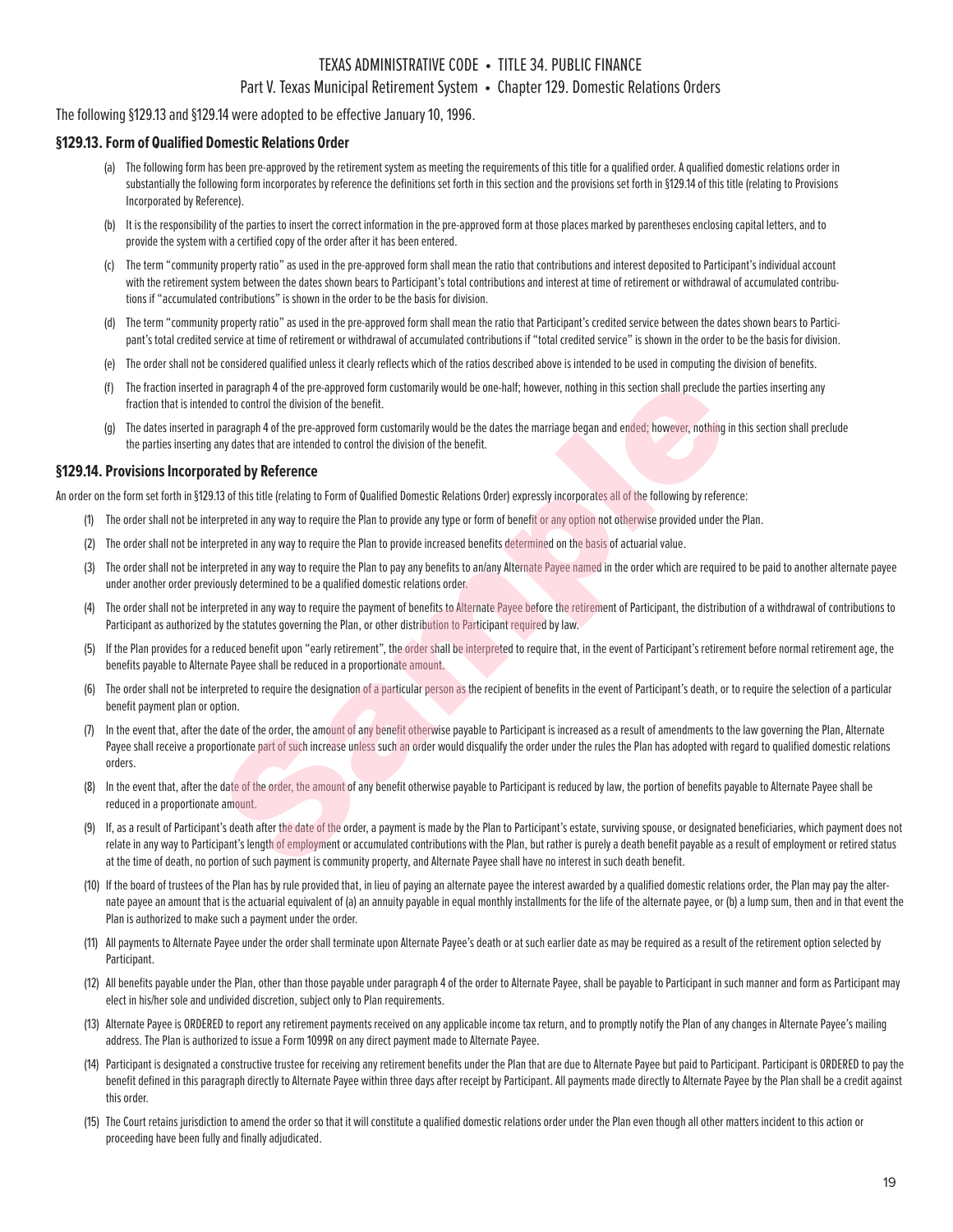#### **EXHIBIT – 3 SPECIFIC DOLLAR AMOUNT AWARD (Replacement Paragraph)**

#### *All Fields Require Completion*

In order to provide the alternate payee a specific dollar amount, use the paragraph below instead of paragraph 4 of the Exhibit 1 format (Standard Division of Benefit Form). This format will only provide the dollar amount inserted to the alternate payee. This payment will not be made until such time as the member has terminated covered employment and makes application for the benefit.

As part of a just and right division of the estate of the parties, Alternate Payee is hereby awarded a portion of any benefits payable with respect to Participant which Participant, or Participant's designated beneficiary, surviving spouse, or estate may become entitled to receive from the Plan, by way of a return of accumulated contributions or by way of any annuity that may become payable as a result of Participant's participation in the Plan, such portion to be determined by multiplying a fraction, the numerator of which is \$ Participant's individual account with the Plan, earned by Participant during this marriage, ▶ and the denominator of which is of the accumulated contributions deposited to the the total of all contributions heretofore or hereafter made by Participant to Participant's individual account with the Plan (together with all accumulated interest thereon), by the benefit that would otherwise be payable (excluding any portion based on municipality contributions).

Should the parties choose to include city matching funds to the alternate payee's award, the wording "(excluding any portion based on municipality contributions)" must be removed.

Should the parties choose to provide a proportionate share of post-divorce interest awarded by TMRS to the alternate payee's award, the words **"together with interest thereon as allowed by the plan after (the date the divorce was granted), to the date of such payment"** should be inserted immediately prior to the words **"and the denominator of which is"**, marked by the ► symbol, in the language of the above paragraph. account win the Fig. Camero by intertions herefore or hereafter made by Participant to Participant's individual account<br>titions herefore or hereafter made by Participant to Participant's individual account<br>mulated interest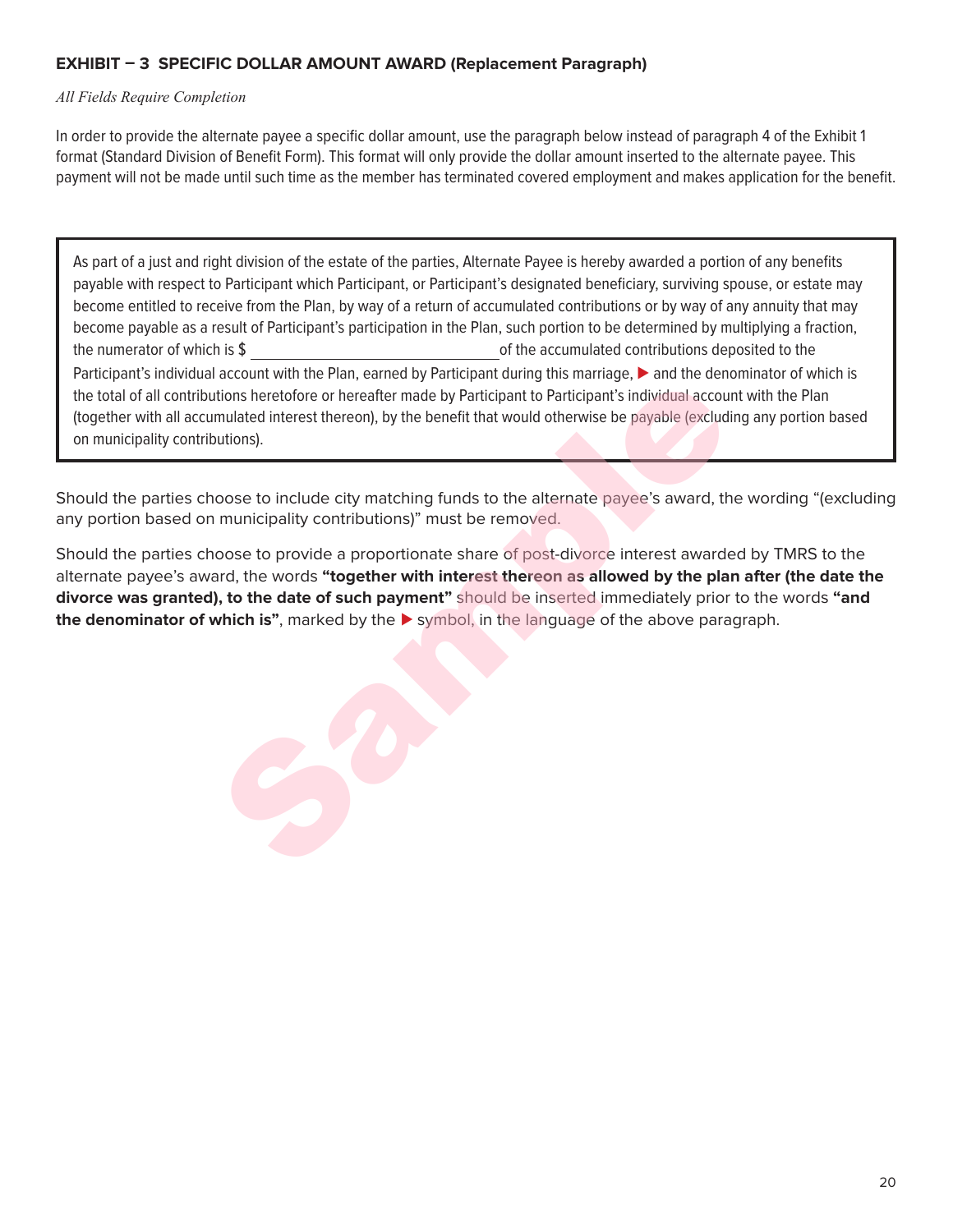#### **EXHIBIT – 4 MODIFIED QDRO FORMAT FOR CERTAIN RETIREES** • *All Fields Require Completion*

You may access this form through the TMRS website www.tmrs.com. To receive this form as an e-mail attachment (pdf format) that can be downloaded, send your request to TMRS at divorce@tmrs.com identifying the form you want forwarded.

This format may be used **ONLY** where Participant has already retired under a **Retiree Life –Survivor Option (50%, 66⅔%, 75%, or 100%)**  retirement, the Alternate Payee is the designated beneficiary under that Plan **and** the parties desire to convert the current benefit into two separate lifetime annuities payable to the retiree and alternate payee.

(ENTER YOUR CAUSE NUMBER, STYLE AND CAPTION)

#### **QUALIFIED DOMESTIC RELATIONS ORDER**

This Order is intended to meet the requirements for a "qualified domestic relations order" relating to the TEXAS MUNICIPAL RETIREMENT SYSTEM, hereinafter called the "Plan." This Order is an integral part of the Decree of Divorce granted

on (DATE DIVORCE WAS GRANTED) . In compliance with those requirements, the following is specified:

| (NAME OF ALTERNATE PAYEE)<br>'s benefits payable under the Plan.<br>(NAME OF PARTICIPANT)<br>, whose last known mailing address is<br>2. Participant in the Plan is<br>(NAME OF PARTICIPANT)<br>whose birth date is<br>and<br>(PARTICIPANT'S BIRTH DATE)<br>whose Social Security Number is<br>(PARTICIPANT'S SOCIAL SECURITY NUMBER)<br>3. Alternate Payee is<br>, whose last known mailing address is<br>(NAME OF ALTERNATE PAYEE)<br>whose birth date is<br>and<br>(ALTERNATE PAYEE'S BIRTH DATE)<br>Alternate Payee is the same person designated as benefi-<br>(ALTERNATE PAYEE'S SOCIAL SECURITY NUMBER) |                                 | in recognition of (his/her) marital rights in |
|----------------------------------------------------------------------------------------------------------------------------------------------------------------------------------------------------------------------------------------------------------------------------------------------------------------------------------------------------------------------------------------------------------------------------------------------------------------------------------------------------------------------------------------------------------------------------------------------------------------|---------------------------------|-----------------------------------------------|
|                                                                                                                                                                                                                                                                                                                                                                                                                                                                                                                                                                                                                |                                 |                                               |
|                                                                                                                                                                                                                                                                                                                                                                                                                                                                                                                                                                                                                |                                 |                                               |
|                                                                                                                                                                                                                                                                                                                                                                                                                                                                                                                                                                                                                |                                 |                                               |
|                                                                                                                                                                                                                                                                                                                                                                                                                                                                                                                                                                                                                |                                 |                                               |
|                                                                                                                                                                                                                                                                                                                                                                                                                                                                                                                                                                                                                | (PARTICIPANT'S ADDRESS)         |                                               |
|                                                                                                                                                                                                                                                                                                                                                                                                                                                                                                                                                                                                                |                                 |                                               |
|                                                                                                                                                                                                                                                                                                                                                                                                                                                                                                                                                                                                                |                                 |                                               |
|                                                                                                                                                                                                                                                                                                                                                                                                                                                                                                                                                                                                                |                                 |                                               |
|                                                                                                                                                                                                                                                                                                                                                                                                                                                                                                                                                                                                                | (ALTERNATE PAYEE'S ADDRESS)     |                                               |
|                                                                                                                                                                                                                                                                                                                                                                                                                                                                                                                                                                                                                | whose Social Security Number is |                                               |

- **4.** As part of a just and right division of the estate of the parties, Alternate Payee is hereby awarded a portion of the annuity which Participant is to receive from the Plan, such portion to be an annuity that is the actuarial equivalent of percent ( %) of the present benefit payable to Participant. The portion hereby awarded to Alternate Payee: (a) is payable throughout the remaining life of the Alternate Payee, and no payments from Alternate Payee's portion will be made after Alternate Payee's death; and (b) the percentage awarded to the alternate payee can not exceed 50% of Participant's present benefit if Participant retired under the 50% retiree life/survivor option, or more than 66⅔% of Participant's present benefit if Participant retired under the 66⅔% retiree life/survivor option, or more than 75% of Participant's present benefit if Participant retired under the 75% retiree life/survivor option, or more than 100% of Participant's present benefit if Participant retired under the 100% retiree life/survivor option.
- **5.** The award to Alternate Payee under paragraph 4 of this order is expressly made subject to the following provisions:
	- a. This order shall not be interpreted in any way to require the Plan to provide any type or form of benefit or any option not otherwise provided under the Plan.
	- b. This order shall not be interpreted in any way to require the Plan to provide increased benefits determined on the basis of actuarial value.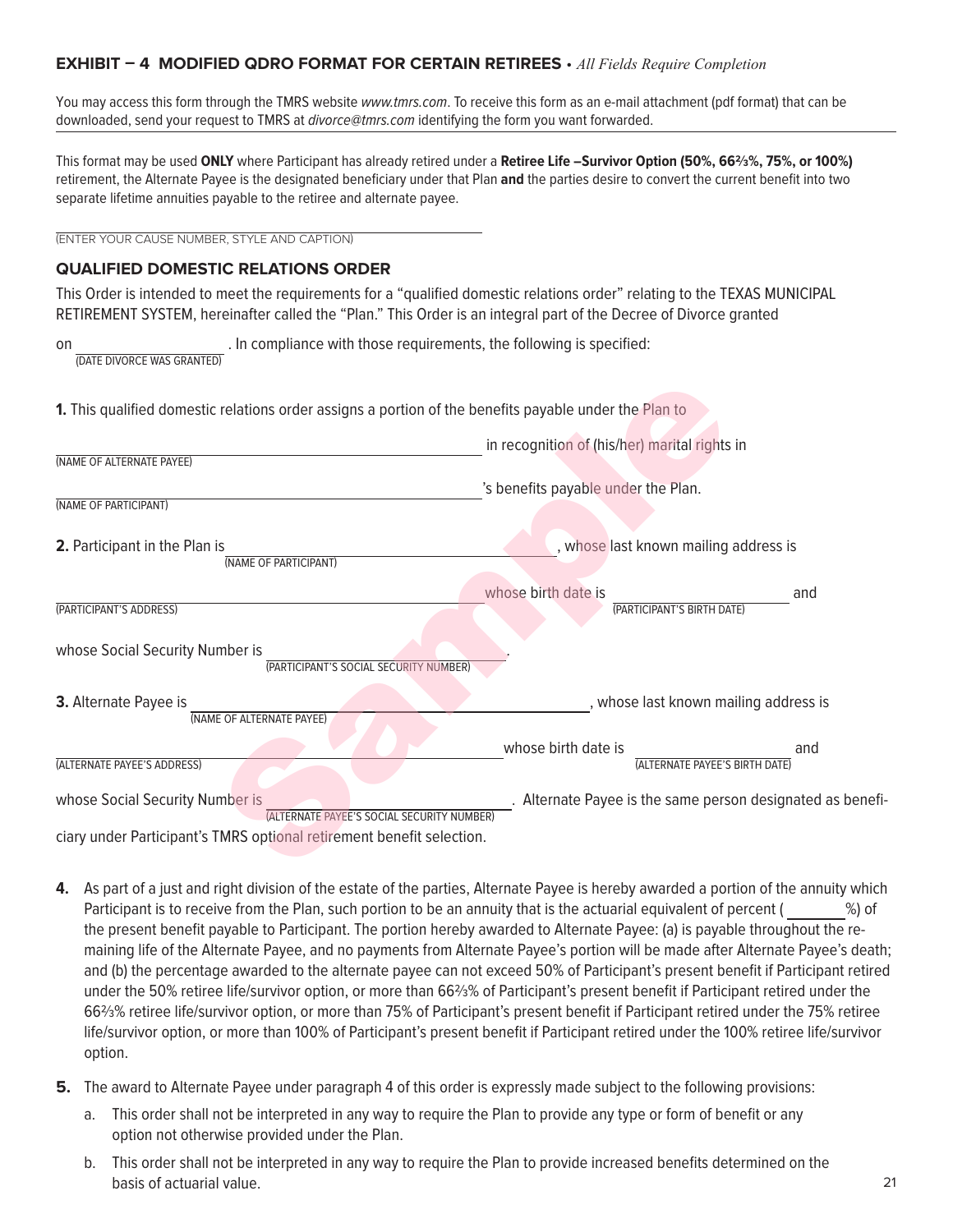- c. This order shall not be interpreted in any way to require the Plan to pay any benefits to (an/any) Alternate Payee named in this order which are required to be paid to another alternate payee under another order previously determined to be a qualified domestic relations order.
- d. This order shall not be interpreted to require the designation of a particular person as the recipient of benefits in the event of the Participant's death.
- e. In the event that,after the date the divorce was granted, the amount of any benefit otherwise payable to Participant is increased as a result of amendments to the law governing the Plan, Alternate Payee shall receive a proportionate part of such increase unless such an order would disqualify this order under the rules the Plan has adopted with regard to qualified domestic relations orders.
- f. In the event that, after the date the divorce was granted, the amount of any benefit otherwise payable to Participant is reduced by law, the portion of benefits payable to Alternate Payee shall be reduced in a proportionate amount.
- g. If, as a result of Participant's death after the date the divorce was granted,a payment is made by the Plan to Participant's estate, surviving spouse, or designated beneficiaries, which payment does not relate in any way to Participant's length of employment or accumulated contributions with the Plan, but rather is purely a death benefit payable as a result of employment or retired status at the time of death, no portion of such payment is community property, and Alternate Payee shall have no interest in such death benefit.
- h. If the Board of Trustees of the Plan has by rule provided that in lieu of paying an alternate payee the interest awarded by a qualified domestic relations order, the Plan may pay the alternate payee an amount that is the actuarial equivalent of (1) an annuity payable in equal monthly installments over the life of the alternate payee or (2) a lump-sum, the Plan is authorized to make such a payment under this order. gth of employment or accumulated contributions with the Plan, but rather is purely a decutive demployment or retired status at the time of death, no portion of such payment is cleanted Payee shall have no interest in such
- 6. The remaining portion of Participant's retirement benefit under the Plan shall be paid to Participant in the form of an annuity payable throughout Participant's remaining life; and no payments shall be made under that annuity after Participant's death.
- 7. Alternate Payee is ORDERED to report any retirement payments received on any applicable income tax return, and to promptly notify the Plan of any changes in Alternate Payee's mailing address. The Plan is authorized to issue a Form 1099R on any direct payment made to Alternate Payee.
- 8. Participant is designated a constructive trustee for receiving any retirement benefits under the Plan that are due to Alternate Payee but paid to Participant. Participant is ORDERED to pay the benefit defined in this paragraph directly to Alternate Payee within three days after receipt by Participant. All payments made directly to Alternate Payee by the Plan shall be a credit against this order.
- 9. The Court retains jurisdiction to amend this order so that it will constitute a qualified domestic relations order under the Plan even though all other matters incident to this action or proceeding have been fully and finally adjudicated.

SIGNED this (DAY) day of (MONTH) , (YEAR)

(JUDGE PRESIDING)